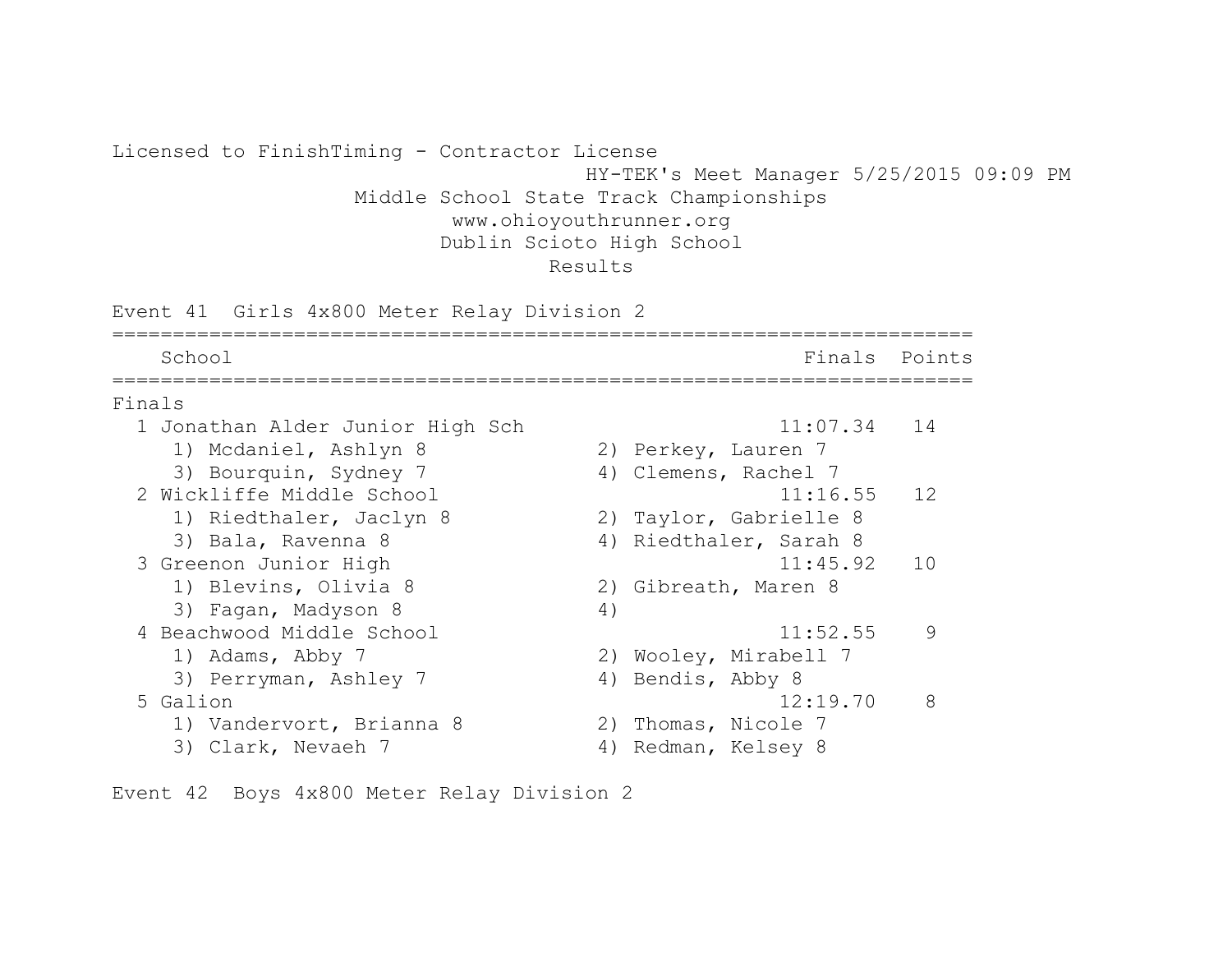| School                                      |    | Finals                 | Points |
|---------------------------------------------|----|------------------------|--------|
| 1 Unioto Junior High                        |    | $9:32.56$ 14           |        |
| 1) Watkins, Jaden 8                         |    | 2) Markko, Tucker 8    |        |
| 3) Laplante, Aaron 8                        | 4) |                        |        |
| 2 Salem                                     |    | 9:40.07                | 12     |
| 1) Corbisello, Jackson 8                    |    | 2) Zimmerman, Logan 8  |        |
| 3) Kirkland, Owen 8                         |    | 4) Double, Trey 8      |        |
| 3 Jonathan Alder Junior High                |    | 9:51.67                | 10     |
| 1) Gray, Michael 7                          |    | 2) Hicks, Zachary 7    |        |
| 3) Damron, Devin 8                          |    | 4) Boggs, Clayton 8    |        |
| 4 Galion Boys                               |    | 10:01.67               | 9      |
| 1) Tate, Braxton 7                          |    | 2) Mcelligott, Jack 8  |        |
| 3) Rose, Weston 8                           |    | 4) Guinther, Spencer 8 |        |
| Event 43 Girls 100 Meter Hurdles Division 2 |    |                        |        |
| Top 8 Advance by Time                       |    |                        |        |

| Name                 | Year School    | Prelims H#      |  |
|----------------------|----------------|-----------------|--|
| Preliminaries        |                |                 |  |
| 1 Knoch, Payton      | 8 Marlington M | $16.75q$ 1      |  |
| 2 Huff, Maylea       | 7 Vinton Count | $17.05q$ 2      |  |
| 3 Zimmerman, Delaney | 8 Philo Junior | $17.12q$ 1      |  |
| 4 Kish, Ashley       | 8 Chippewa Mid | $17.93q$ 1      |  |
| 5 Hayden, Kenedi     | 8 Upper Sandus | $18.41q$ 1      |  |
| 6 Fagan, Addie       | 7 New Richmond | $18.94q$ 1      |  |
| 7 Morgan, Brooke     | 8 Garfield Mid | 18.96q 2 18.951 |  |
|                      |                |                 |  |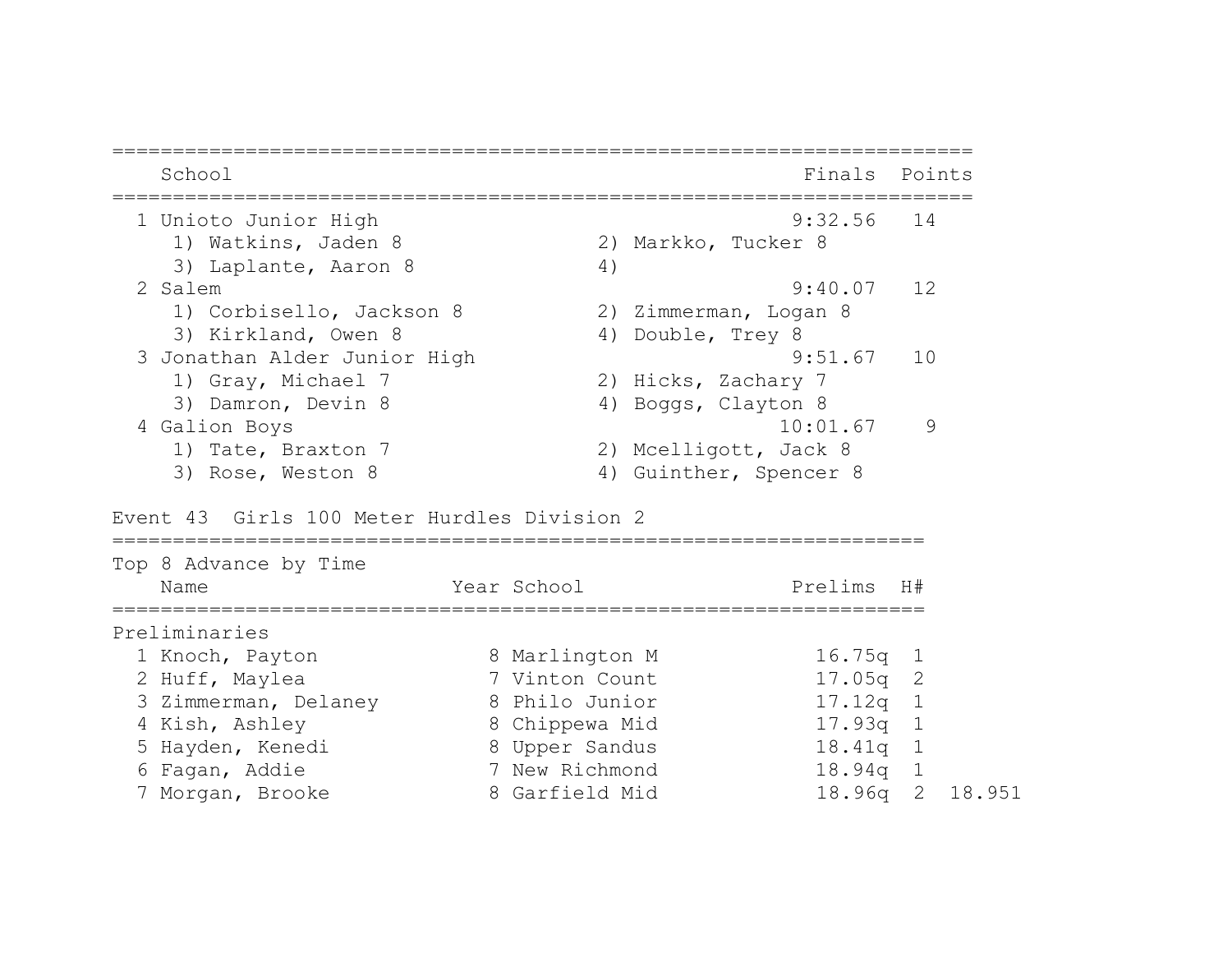| 8 Nehls, Jocelyn       | 8 New Richmond | 18.96q 2 18.958 |  |
|------------------------|----------------|-----------------|--|
| 9 Haithcock, Raven     | 8 Washington M | 19.43 2         |  |
| 10 Atkins, Tycia       | 8 Woodward Car | 19.90 2         |  |
| 11 Woolverton, Kaylynn | 7 Indian Valle | 20.22           |  |
| 12 Lawson, Tiara       | 8 Woodward Car | 21.22           |  |
| 13 Lewis, Ryann        | 8 Dayton Dunba | 21.23 2         |  |

Event 43 Girls 100 Meter Hurdles Division 2

|        | Name                                       | Year School    | Finals     | Points |
|--------|--------------------------------------------|----------------|------------|--------|
| Finals |                                            |                |            |        |
|        | 1 Knoch, Payton                            | 8 Marlington M | 16.02 14   |        |
|        | 2 Huff, Maylea                             | 7 Vinton Count | 16.88      | 12     |
|        | 3 Zimmerman, Delaney                       | 8 Philo Junior | 17.52      | 10     |
|        | 4 Kish, Ashley                             | 8 Chippewa Mid | 17.70      | 9      |
|        | 5 Hayden, Kenedi                           | 8 Upper Sandus | 18.36      | 8      |
|        | 6 Morgan, Brooke                           | 8 Garfield Mid | 18.69      | 7      |
|        | 7 Nehls, Jocelyn                           | 8 New Richmond | 18.91      | 6      |
|        | 8 Fagan, Addie                             | 7 New Richmond | 18.95      | 5      |
|        | Event 44 Boys 110 Meter Hurdles Division 2 |                |            |        |
|        | Top 8 Advance by Time                      |                |            |        |
|        | Name                                       | Year School    | Prelims H# |        |
|        | Preliminaries                              |                |            |        |
|        | 1 Andrews, Brycen                          | 8 Bryan Middle | 16.84q     | 2      |
|        | 2 Dixon, Ben                               | 8 Watkins Midd | 17.04a     | 2      |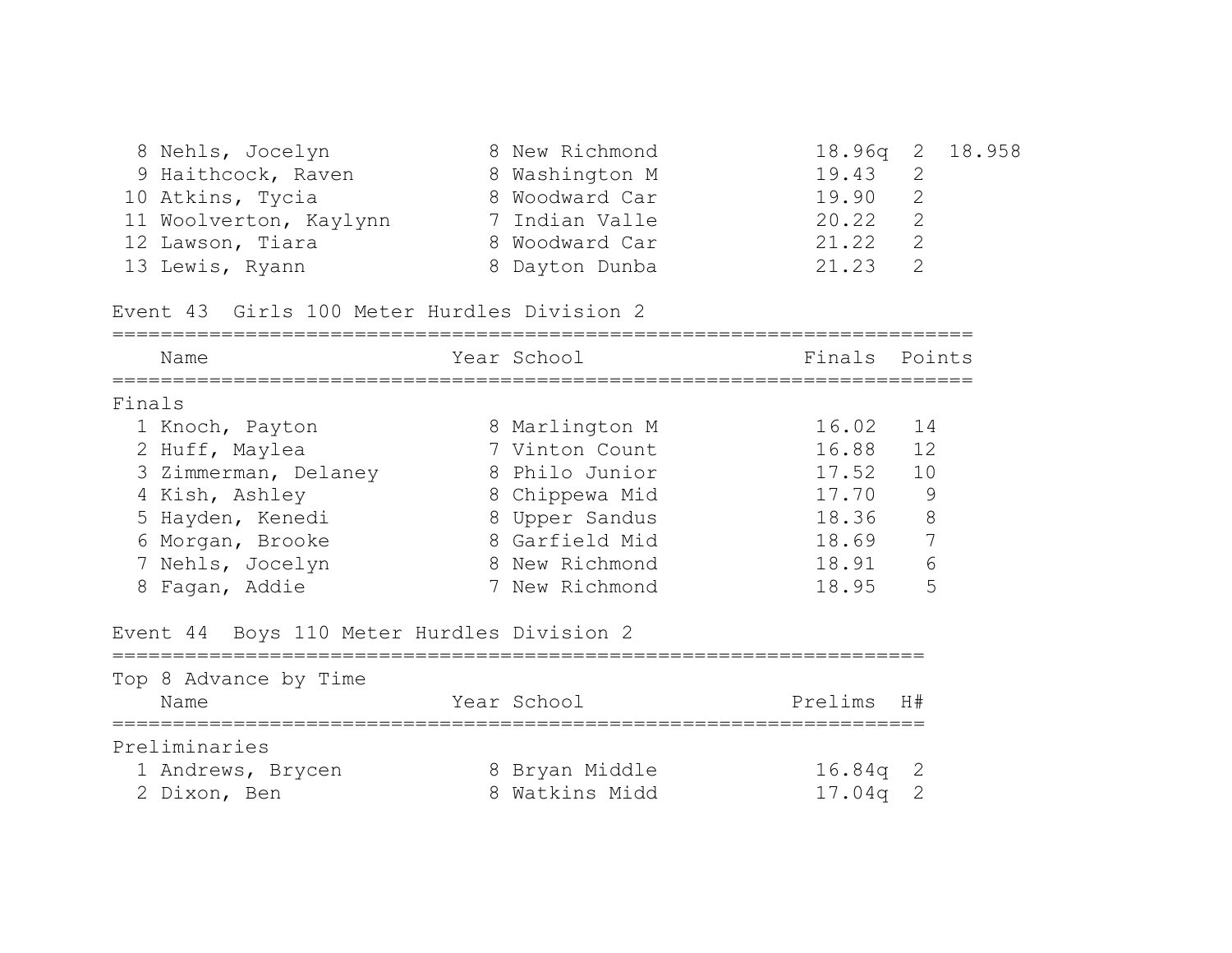| 3 Nesselroad, Deric   | 8 Morgan Junio | $17.25q$ 3 |                |
|-----------------------|----------------|------------|----------------|
| 4 Stine, Cameron      | 8 Shelby Middl | 17.29q     | $\overline{1}$ |
| 5 Miller, Raymond     | 8 New Lexingto | $17.79q$ 3 |                |
| 6 O'Brien, Trevor     | 7 Galion Boys  | $17.81q$ 3 |                |
| 7 Rapply, Rodney      | 8 Meadowdale L | 18.32q     | $\overline{1}$ |
| 8 Drake, Tyler        | 8 Keystone Mid | 18.45q     | -2             |
| 9 Alemagno, Nathaniel | 8 Wickliffe MS | 18.48      | $\mathbf{1}$   |
| 10 Clark, Gavin       | 8 New Richmond | 18.52      | 2              |
| 11 Bingham, Vinny     | 8 New Richmond | 18.75      | 3              |
| 12 Alsip, Isaiah      | 7 Galion Boys  | 18.82 3    |                |
| 13 Conley, Cooper     | 8 Shawnee Midd | 18.98      | 3              |
| 14 Lewis, Joseph      | 7 Shelby Middl | 19.27      | 3              |
| 15 Murray, Zach       | 8 Salem        | 19.46      | $\mathbf{1}$   |
| 16 Edwards, Austin    | 8 Shawnee Midd | 19.55      | $\mathbf{1}$   |
| 17 Josph, Alphonse    | Meadowdale L   | 21.06      | 2              |

Event 44 Boys 110 Meter Hurdles Division 2

|        | Name                | Year School    | Finals Points |    |
|--------|---------------------|----------------|---------------|----|
| Finals |                     |                |               |    |
|        | 1 Andrews, Brycen   | 8 Bryan Middle | 16.67         | 14 |
|        | 2 Dixon, Ben        | 8 Watkins Midd | 16.77         | 12 |
|        | 3 Nesselroad, Deric | 8 Morgan Junio | 16.90         | 10 |
|        | 4 Miller, Raymond   | 8 New Lexingto | 17.27         | 9  |
|        | 5 Rapply, Rodney    | 8 Meadowdale L | 17.28         | 8  |
|        | 6 Stine, Cameron    | 8 Shelby Middl | 17.29         | 7  |
|        | 7 O'Brien, Trevor   | 7 Galion Boys  | 17.53         | 6  |
|        | 8 Drake, Tyler      | 8 Keystone Mid | 18.56         |    |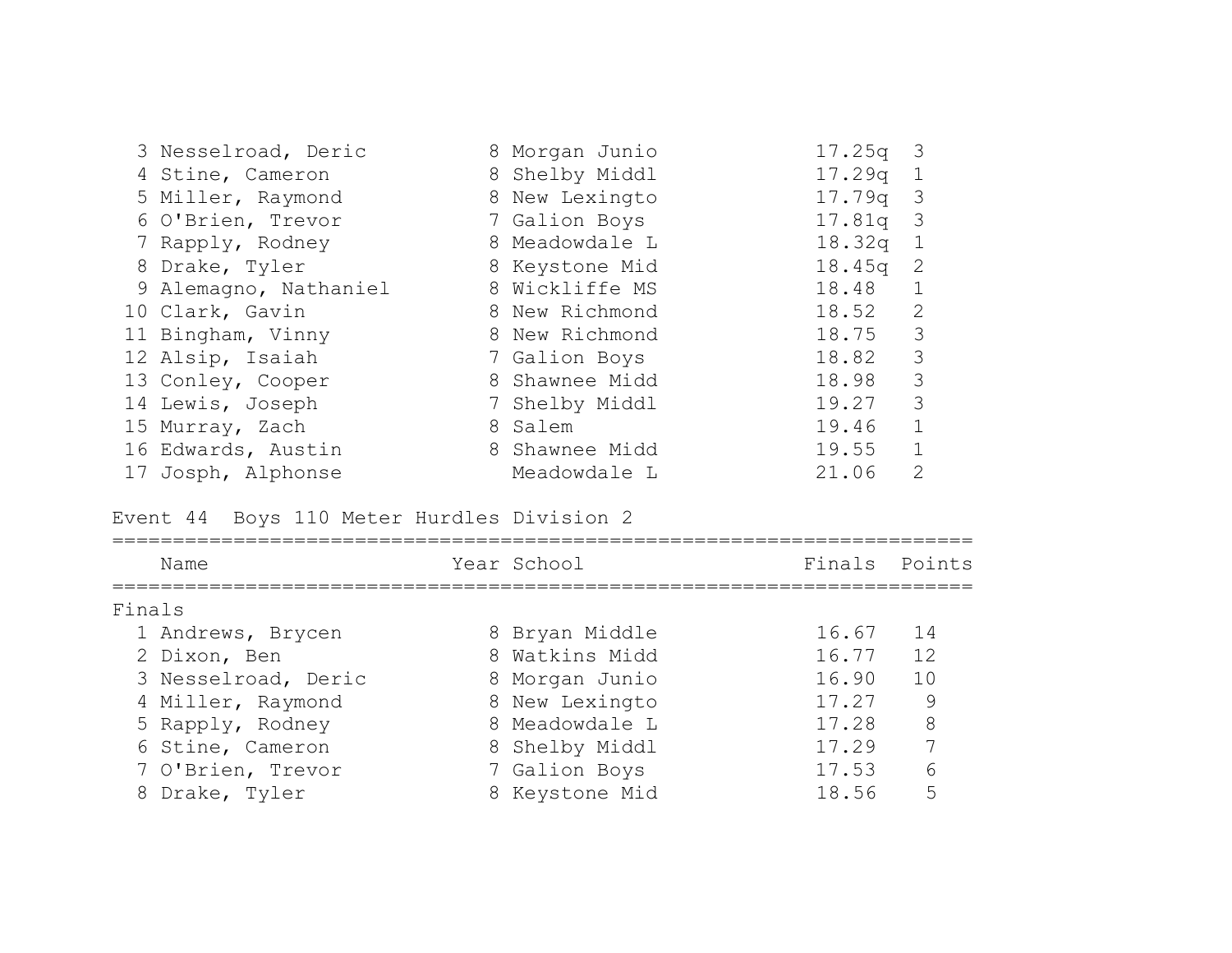Event 45 Girls 100 Meter Dash Division 2

|   | Top 8 Advance by Time<br>Name       | Year School    | Prelims    | H#             |        |
|---|-------------------------------------|----------------|------------|----------------|--------|
|   | Preliminaries                       |                |            |                |        |
|   | 1 Donley, Micah                     | 8 Bell-Herron  | 13.03q 1   |                |        |
|   | 2 Kelley, T'Kayla                   | 8 Harding Midd | 13.13q     | 4              |        |
| 3 | Griffin, Ashaunti                   | 8 Beachwood Mi | 13.24q     | 3              |        |
|   | 4 Ervin, Dynesty                    | 8 Labrae Middl | 13.39q 1   |                |        |
|   | 5 Alston, Alexis                    | 7 South Amhers | 13.49a     | 3              |        |
| 6 | Longsinger, Alicia and 8 River View |                | 13.57q     | $\mathbf{2}$   |        |
|   | 7 Banks, Joelle                     | 8 Wickliffe Mi | $13.58q$ 3 |                | 13.578 |
|   | 8 Moore, Amisha                     | 8 Girard Junio | 13.58q     | $\overline{4}$ | 13.579 |
|   | 9 Ferrell, Dontaesha                | 8 Woodward Car | 13.66      | 4              |        |
|   | 10 Harrison, Julie                  | 8 New Richmond | 13.67 3    |                | 13.662 |
|   | 11 Lewis, Kylie                     | 7 Elida Middle | 13.67 2    |                | 13.670 |
|   | 12 Carter, Lauren                   | 7 Bellefontain | 13.79 4    |                | 13.782 |
|   | 13 Stevens, Jezene                  | 8 Dayton Dunba | 13.79      | 2              | 13.790 |
|   | 14 Nye, Madelyn                     | 8 Bloom-Carrol | 13.83      | $\overline{4}$ |        |
|   | 15 Zimmerman, Delaney               | 8 Philo Junior | 13.87      | $\mathbf 1$    |        |
|   | 16 Louis, Alexis                    | 7 East Musking | 13.92      | $\mathbf{1}$   |        |
|   | 17 Roach, Anna                      | 8 Dayton Dunba | 14.08      | 4              |        |
|   | 18 Clark, Kameryn                   | 7 Beachwood Mi | 14.42      | $\overline{2}$ |        |
|   | 19 Benedict, Delaney                | 7 Greenon Juni | 14.51      | 4              |        |
|   | 20 Lahna, Karlie                    | 7 River View   | 14.55      | 3              |        |
|   | 21 Kail, Keyanna                    | 8 Upper Sandus | 14.67      | $\mathbf{1}$   |        |
|   | 22 Springer, Leah                   | 7 Marlington M | 14.69      | $\mathbf{2}$   |        |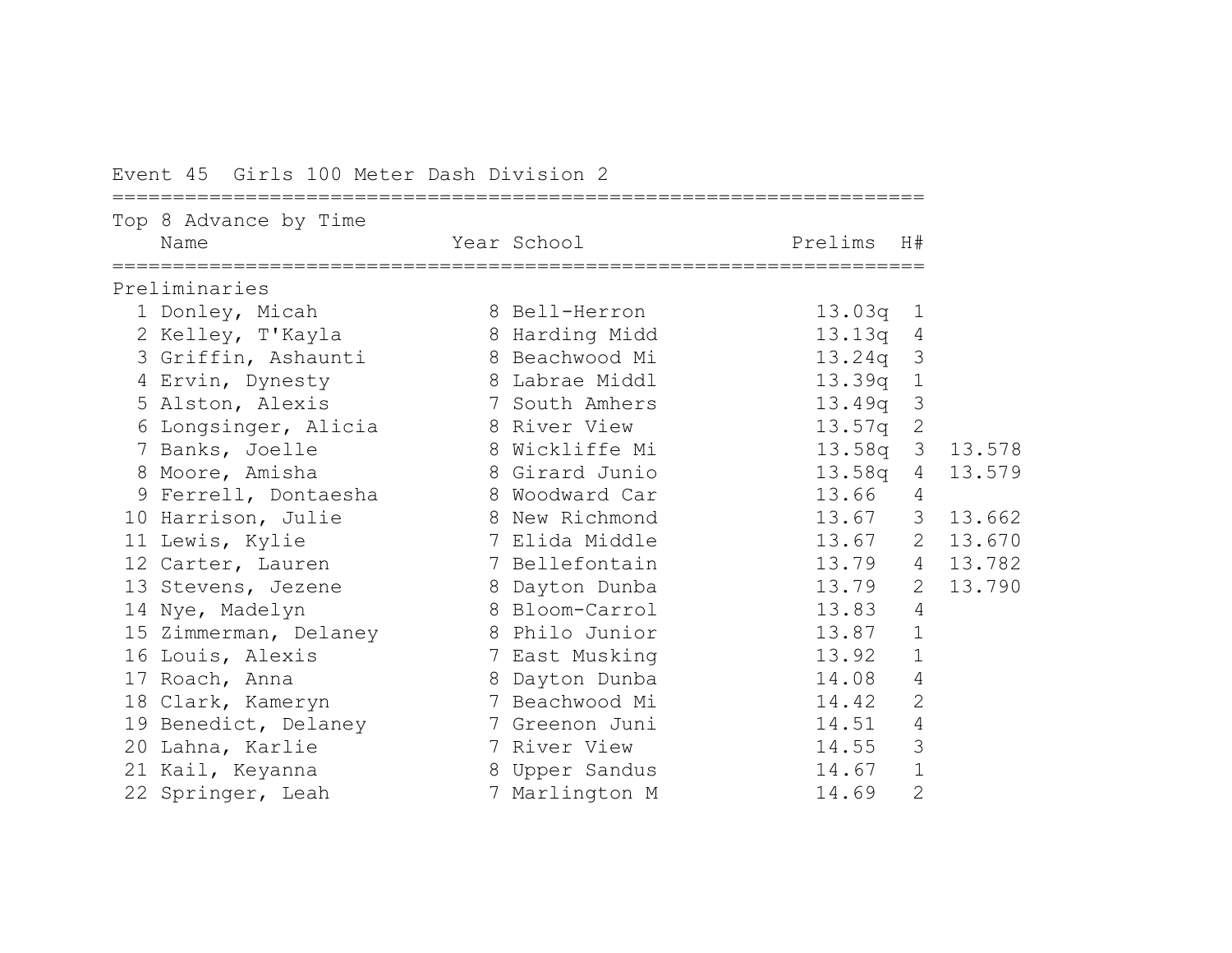| 23 Czepukaitis, Alexandra | 7 St. Gertrude | 14.92   | $\overline{4}$ |
|---------------------------|----------------|---------|----------------|
| 24 Nichols, Debbie        | 8 South Vienna | 14.96 1 |                |
| 25 Ogg, Olivia            | 7 Lakewood Mid | 15.00   | $\overline{2}$ |
| 26 Frazier, Brooke        | 8 New Richmond | 15.01   | $\overline{2}$ |
| 27 Valley, Julia          | 8 Greenon Juni | 15.22   | $\overline{1}$ |
| 28 Marcum, Gabrielle      | 8 St. Gertrude | 15.52   | $\overline{1}$ |

Event 45 Girls 100 Meter Dash Division 2

| Name                                    | Year School    | Finals  | Points       |
|-----------------------------------------|----------------|---------|--------------|
| Finals                                  |                |         |              |
| 1 Donley, Micah                         | 8 Bell-Herron  | 12.84   | 14           |
| 2 Kelley, T'Kayla                       | 8 Harding Midd | 13.01   | 12           |
| 3 Moore, Amisha                         | 8 Girard Junio | 13.13   | 10           |
| 4 Ervin, Dynesty                        | 8 Labrae Middl | 13.30   | 9            |
| 5 Alston, Alexis                        | 7 South Amhers | 13.32   | 8            |
| 6 Griffin, Ashaunti                     | 8 Beachwood Mi | 13.32   | 7            |
| 7 Longsinger, Alicia                    | 8 River View   | 13.45   | 6            |
| 8 Banks, Joelle                         | 8 Wickliffe Mi | 13.46   | 5            |
| Event 46 Boys 100 Meter Dash Division 2 |                |         |              |
| Top 8 Advance by Time                   |                |         |              |
| Name                                    | Year School    | Prelims | H#           |
| Preliminaries                           |                |         |              |
| 1 Ford, Christian                       | 8 Shawnee Midd | 11.85q  | -3           |
| 2 Durst-hawkins, Noah                   | 8 Alliance Mid | 11.87q  | $\mathbf{1}$ |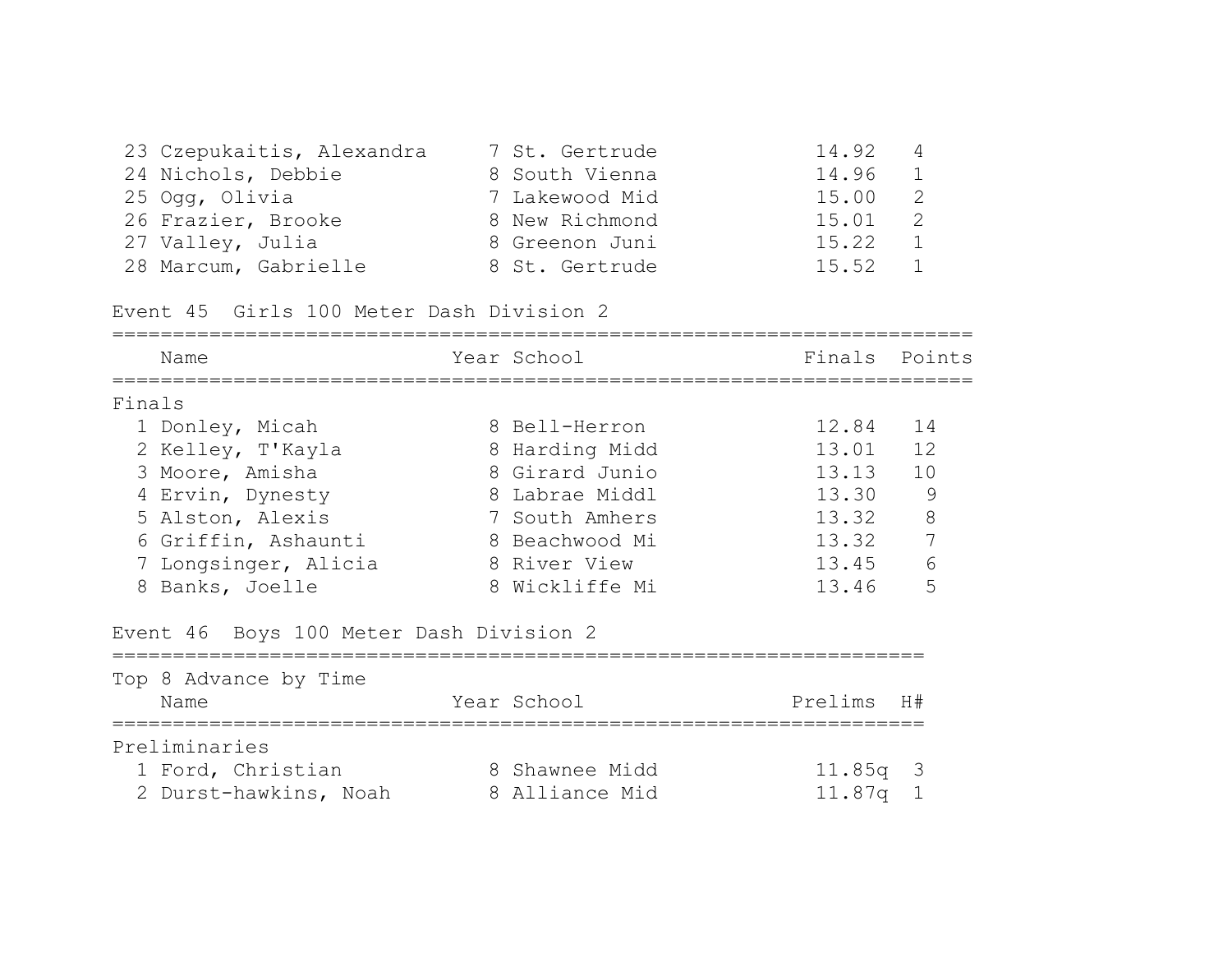|                                                           | 3 Queen, Max 6 8 South Vienna              | 11.89q 1                  |
|-----------------------------------------------------------|--------------------------------------------|---------------------------|
| 4 Baddeley, Brock 8 Salem                                 |                                            | 11.90q 1 11.895           |
|                                                           | 4 Hunter, Simeon 8 Perkins Midd            | 11.90q 2 11.895           |
|                                                           | 6 Stollings, Darrion 8 Meadowdale L        | 11.98q 3                  |
|                                                           | 7 Berry, Brandon 8 Wickliffe MS 12.06q 4   |                           |
|                                                           | 8 Morrison, Peyton 8 Lakewood Mid 12.17q 1 |                           |
|                                                           | 9 Davis, Demetrius 8 Woodward Car 12.32 2  |                           |
|                                                           | 10 Smith, Cameron 8 Keystone Mid 12.39 4   |                           |
|                                                           | 11 Jenkins, Matthew 8 Clermont Nor 12.45 2 |                           |
|                                                           | 12 Kallas, Jeffrey 7 Van Wert Mid 12.46    | 3                         |
|                                                           | 13 Allie, Walton 8 Labrae Middl 12.49      | $\overline{4}$            |
|                                                           | 14 Newkirk, Trevor 8 Greenfield M 12.60    | $\mathcal{S}$             |
|                                                           | 15 Eligon, Ryan 8 St Aloysius 12.61        | $\mathbf{2}$              |
|                                                           | 16 Rogers, Alex 8 Bellevue Mid 12.69       | $\mathbf{2}$              |
|                                                           | 17 Ratliff, Chandler 7 New Lexingto 12.70  | 3                         |
| 18 Jones, Jorian                                          | 8 Harding Midd 12.82                       | 4                         |
|                                                           | 19 Shrimplin, Brenden 7 River View 12.83   | $\overline{4}$            |
|                                                           | 20 Dann, Josiah 8 Northridge M 12.89       | $\mathbf{1}$              |
|                                                           | 21 Abernathy, Jaeren 8 Woodward Car 13.12  | $\mathbf{2}$              |
|                                                           | 22 Guisinger, Gaven 8 New Lexingto 13.48   | $\mathbf{2}$              |
| 23 Berger, Tyler                                          | 13.78<br>8 Salem                           | $\overline{4}$            |
|                                                           | 7 Greeneview I and 13.79                   | $4\overline{ }$<br>13.781 |
| 24 Lindenmuth, J.T<br>25 Knox, Hunter<br>26 Mcgriff, Shan | 8 Amanda Clear 13.79                       | $\mathcal{S}$<br>13.784   |
|                                                           | 7 Meadowdale L                             | $\mathbf{1}$<br>15.59     |

Event 46 Boys 100 Meter Dash Division 2

| Name | Year School | Finals Points |
|------|-------------|---------------|
|      |             |               |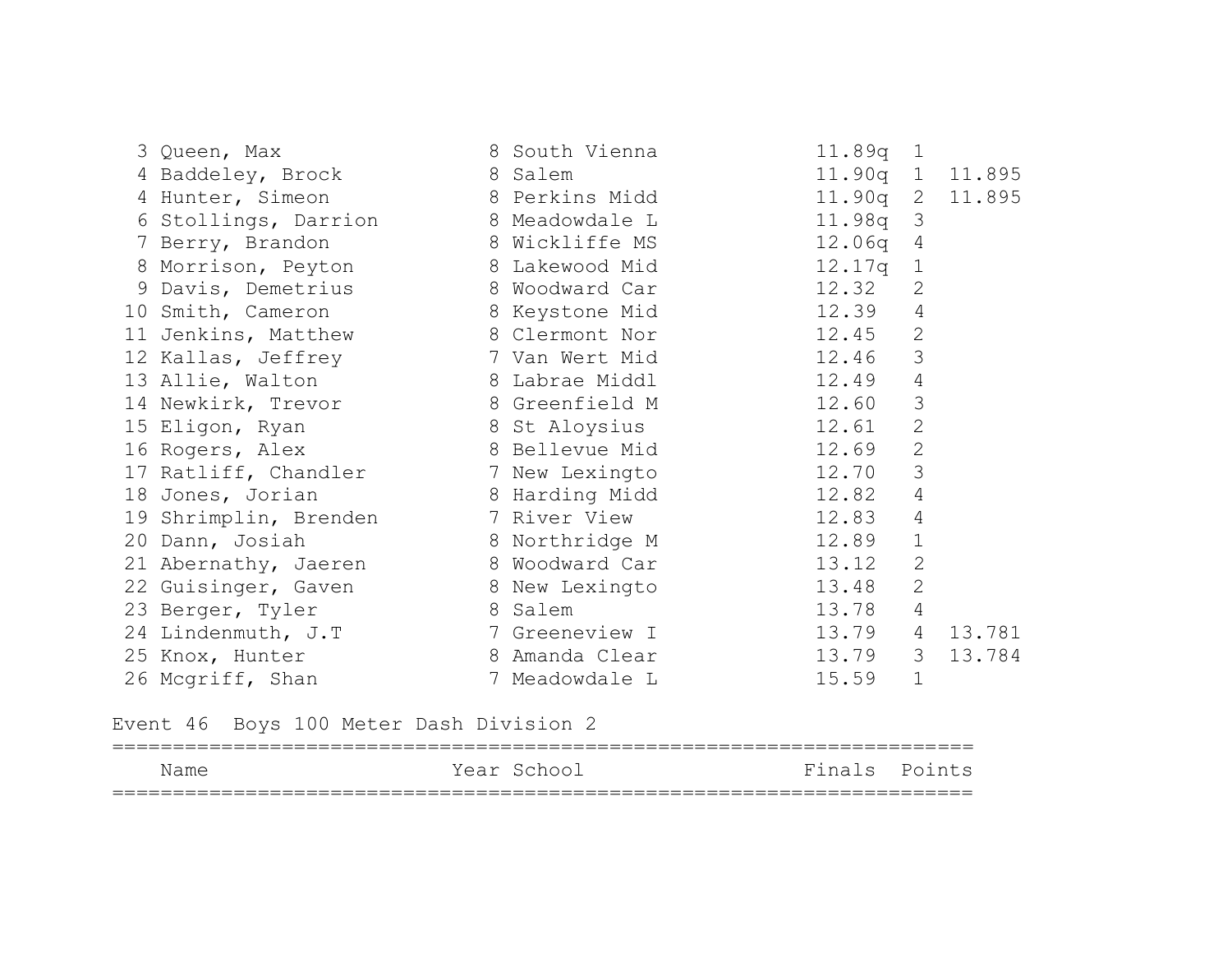### Finals

| 1 Ford, Christian     | 8 Shawnee Midd | 11.66<br>$14$ |
|-----------------------|----------------|---------------|
| 2 Berry, Brandon      | 8 Wickliffe MS | 12<br>11.80   |
| 3 Hunter, Simeon      | 8 Perkins Midd | 11.87<br>10   |
| 4 Baddeley, Brock     | 8 Salem        | 11.92<br>9    |
| 5 Stollings, Darrion  | 8 Meadowdale L | 11.99<br>8    |
| 6 Durst-hawkins, Noah | 8 Alliance Mid | 12.01         |
| 7 Queen, Max          | 8 South Vienna | 12.03<br>6    |
| 8 Morrison, Peyton    | 8 Lakewood Mid | 12.15<br>5    |

Event 47 Girls 1600 Meter Run Division 2

|  | Name                   | Year School    | Finals  | Points         |
|--|------------------------|----------------|---------|----------------|
|  | 1 Miracle, Elayna      | 8 Liberty Unio | 5:30.42 | 14             |
|  | 2 Zelinsky, Hailey     | 8 Niles Middle | 5:30.46 | 12             |
|  | 3 Sievert, Hope        | 7 Oak Harbor M | 5:35.33 | 10             |
|  | 4 Taylor, Katie        | 8 Tippecanoe M | 5:35.35 | 9              |
|  | 5 Mcclellan, Brooke    | 7 Bellefontain | 5:35.67 | 8              |
|  | 6 Biehle, Caitie       | 8 New Richmond | 5:36.83 | 7              |
|  | 7 Valentine, Marin     | 8 Mariemont Ju | 5:39.54 | 6              |
|  | 8 Wargo, Sara          | 8 Keystone Mid | 5:42.64 | 5              |
|  | 9 Riedthaler, Jaclyn   | 8 Wickliffe Mi | 5:43.18 |                |
|  | 10 Yankovich, Nelle    | 8 Minerva Midd | 5:43.50 | 3              |
|  | 11 Stanich, Gianna     | 7 Poland Middl | 5:54.37 | $\overline{2}$ |
|  | 12 Spanos, Michelle    | 8 Keystone Mid | 5:58.91 |                |
|  | 13 Mccarthy, Mackenzie | 7 Manchester M | 6:16.68 |                |
|  | 14 Scheeser, Anna      | 8 Mariemont Ju | 6:21.21 |                |
|  | 15 Beeler, Kyla        | 7 Unioto Junio | 6:24.46 |                |
|  |                        |                |         |                |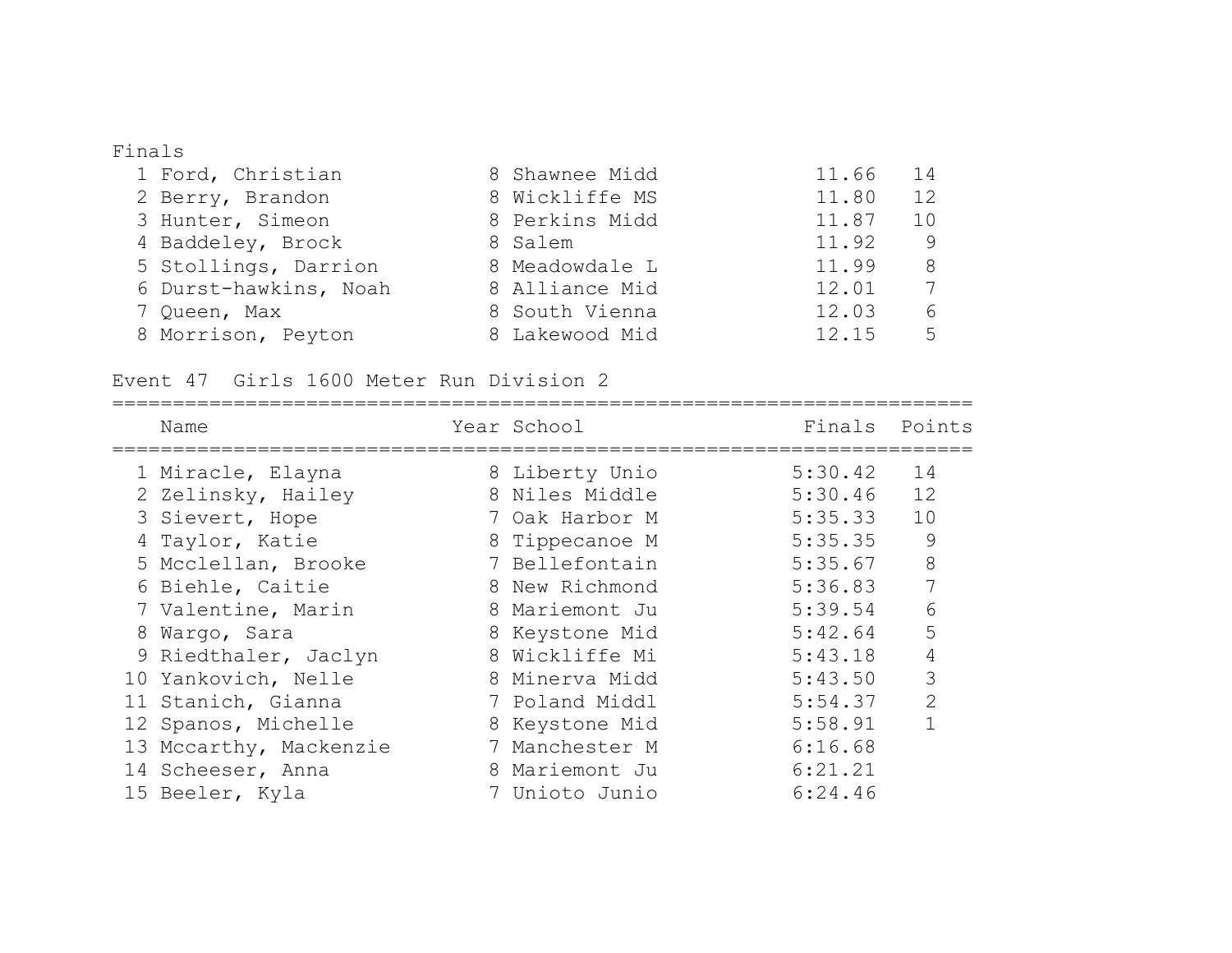| 16 Marshall, Emma     | 6 Fairland Mid | 6:36.20 |
|-----------------------|----------------|---------|
| 17 Zimmerman, Chantal | 7 Swanton Midd | 6:58.56 |

# Event 48 Boys 1600 Meter Run Division 2

| Name                  | Year School Theory     | Finals Points |                |
|-----------------------|------------------------|---------------|----------------|
| 1 Leist, Evan         | 8 Eastern Pike 4:53.79 |               | 14             |
| 2 Stafford, Joey      | 8 Minerva Midd         | 4:54.85       | 12             |
| 3 Laplante, Aaron     | 8 Unioto Junio         | 4:56.27       | 10             |
| 4 Hamall, Alec        | 8 St Gertrude'         | 4:56.89       | $\mathcal{G}$  |
| 5 Michael, Ryan       | 7 Valley View          | 4:58.36       | $8\,$          |
| 6 Brown, Parker       | 8 Perkins Midd         | 5:05.33       | 7              |
| 7 Hance, Mason        | 8 New Richmond         | 5:09.39       | 6              |
| 8 Harris, Matthew     | 8 Minford Midd         | 5:17.66       | 5              |
| 9 Pospisil, Joel      | 8 Sheffield Mi         | 5:21.13       | $\sqrt{4}$     |
| 10 Double, Trey       | 8 Salem                | 5:25.79       | 3              |
| 11 Reichert, Holden   | 7 Van Wert Mid         | 5:26.11       | $\overline{2}$ |
| 12 Wise, Calvin       | 7 Indian Valle         | 5:30.09       | $\mathbf 1$    |
| 13 Buck, Jonathan     | 8 St Gertrude'         | 5:34.29       |                |
| 14 Mccreary, Luke     | 8 John R Lea M         | 5:45.24       |                |
| 15 Williams, Elijah   | 8 Orion Academ         | 5:46.61       |                |
| 16 Shamblin, Jake     | 7 Amanda Clear         | 5:56.33       |                |
| 17 Telisman, Nicholas | 8 Wickliffe MS         | 5:58.59       |                |

Event 49 Girls 4x100 Meter Relay Division 2

| School |  | Finals Points |  |
|--------|--|---------------|--|
|        |  |               |  |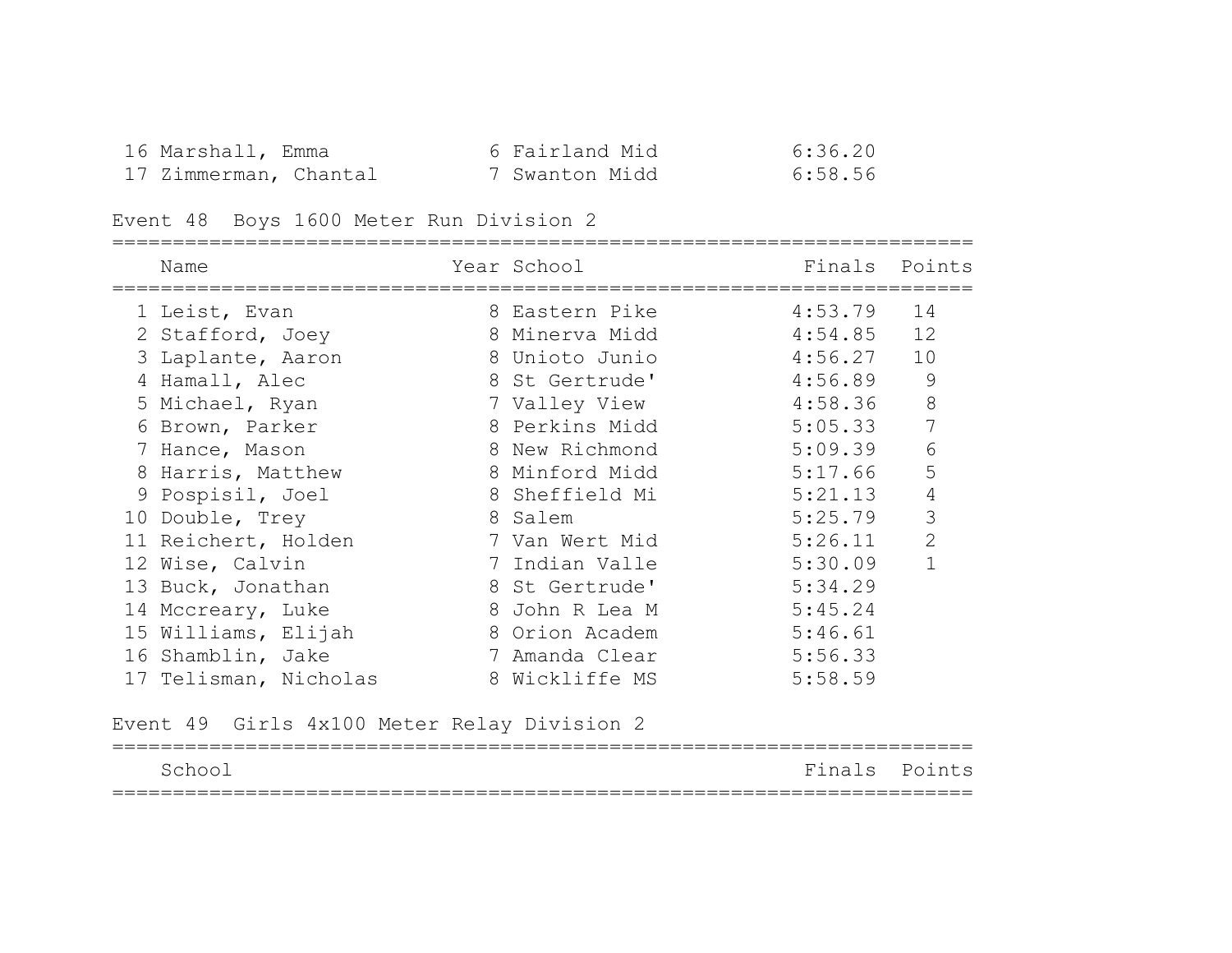1 Dayton Dunbar 52.34 14 1) Parker, Heaven 8 2) Lewis, Ryann 8 3) Roach, Anna 8 4) Gooden, Zaria 8 2 Bloom-Carroll Middle School 53.98 12 1) Galbraith, Alexis 8 2) Thompson, Ali 8 3) Nye, Madelyn 8 4) Hurst, Emma 8 3 Beachwood Middle School 54.12 10 1) Gambrell, Ayla 7 2) Smith, Dani 8 3) Petty, Nicole 7 (4) Clark, Kameryn 7 4 Meadowdale Lady Lions 64.15 9 1) Bateman, Mony 2) Jordan, Dimara 3) Wheaton, Daviana (4) Seege, Jailyn 7 5 Woodward Career Technical JR H 54.33 8 1) Benton, Armani 8 2) Ferrell, Dontaesha 8 3) Alexander, Destiney 8 4) White, Ke'lazea 8 6 Galion 54.36 7 1) Juarez, Lydia 8 2) Oswald, Jalyn 8 3) Redman, Kelsey 8 4) Cosey, Brooklyn 7 7 Greenon Junior High 56.01 6 1) Blase, Daisy 7 2) Valley, Julia 8 3) Benedict, Delaney 7 (4) Cramblett, Emma 7 8 River View 56.27 5 1) Jacobs, Laci 7 2) Longsinger, Alicia 8 3) Richard, Kaitlyn 7 (4) Lahna, Karlie 7

Event 50 Boys 4x100 Meter Relay Division 2

| Schoo | Finals H# Points |  |
|-------|------------------|--|
|       |                  |  |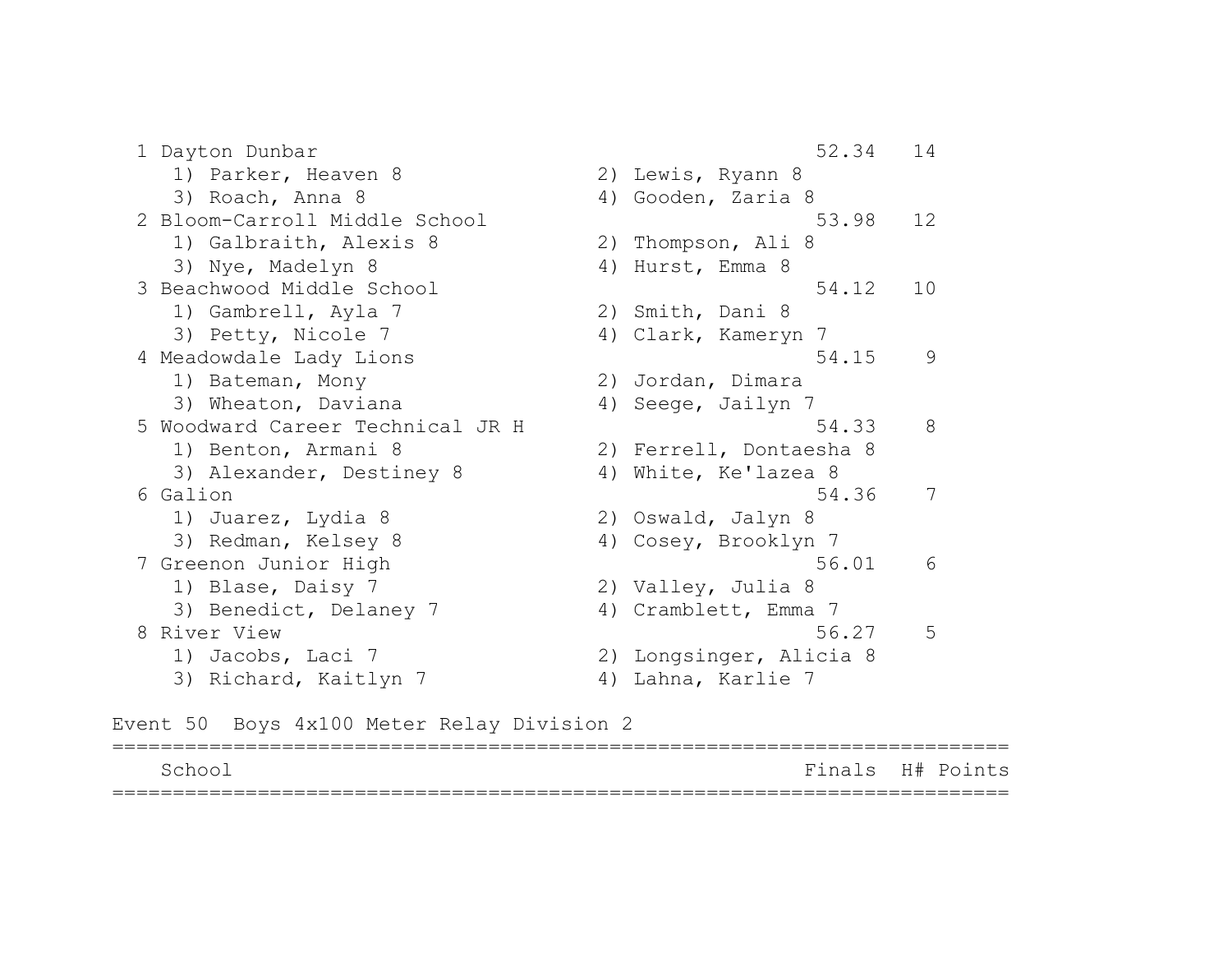1) Mackey, Marwan 8 2) Jennings, Logan 8 3) Stephens, Kerry 8 4) Stollings, Darrion 8 1) Hunter, Simeon 8 2) Nemitz, Skyler 8 3) Harris, Hunter 8 (4) Grude, Isaac 8 1) Ford, Christian 8 2) Schweizer, Derek 8 3) Hickey, Nate 8 4) Schoonover, Owen 7 1) Martin, Andrew 7 2) Shrimplin, Brenden 7 3) Cameron, Isaiah 8 4) Hammond, R.J. 8 1) Windbigler, Holden 8 2) Knight, Kelby 8 3) Barker, Evan 7 (4) Hoffman, Steven 8 1) Naylor, Dylan 7 2) Hartle, Cory 8 3) Gregory, Nicholas 8 4) Smith, Cameron 8 1) Deere, Ethan 8 2) Hughes, Mark 8 3) Flora, Matthew 8 4) Oder, Brady 8 1) Wilson, Collin 8 2) Lindenmuth, J.T 7 3) Marcum, Reece 6 4) Clevenger, Nick 8 1) Lehwald, Josh 8 2) Cannon, Jarod 8 3) Williams, Tre' 8 4) Murray, Zach 8 1) Shamblin, Jake 7 2) Knox, Hunter 8

 1 Meadowdale Lion 46.18 2 14 2 Perkins Middle School 47.04 2 12 3 Shawnee Middle School 47.06 2 10 4 River View 48.99 1 9 5 Galion Boys 49.16 1 8 6 Keystone Middle School 49.19 2 7 7 Graham Local Middle School 50.00 2 6 8 Greeneview Intermediate 50.33 2 5 9 Salem 50.86 1 4 10 Amanda Clearcreek 53.38 2 3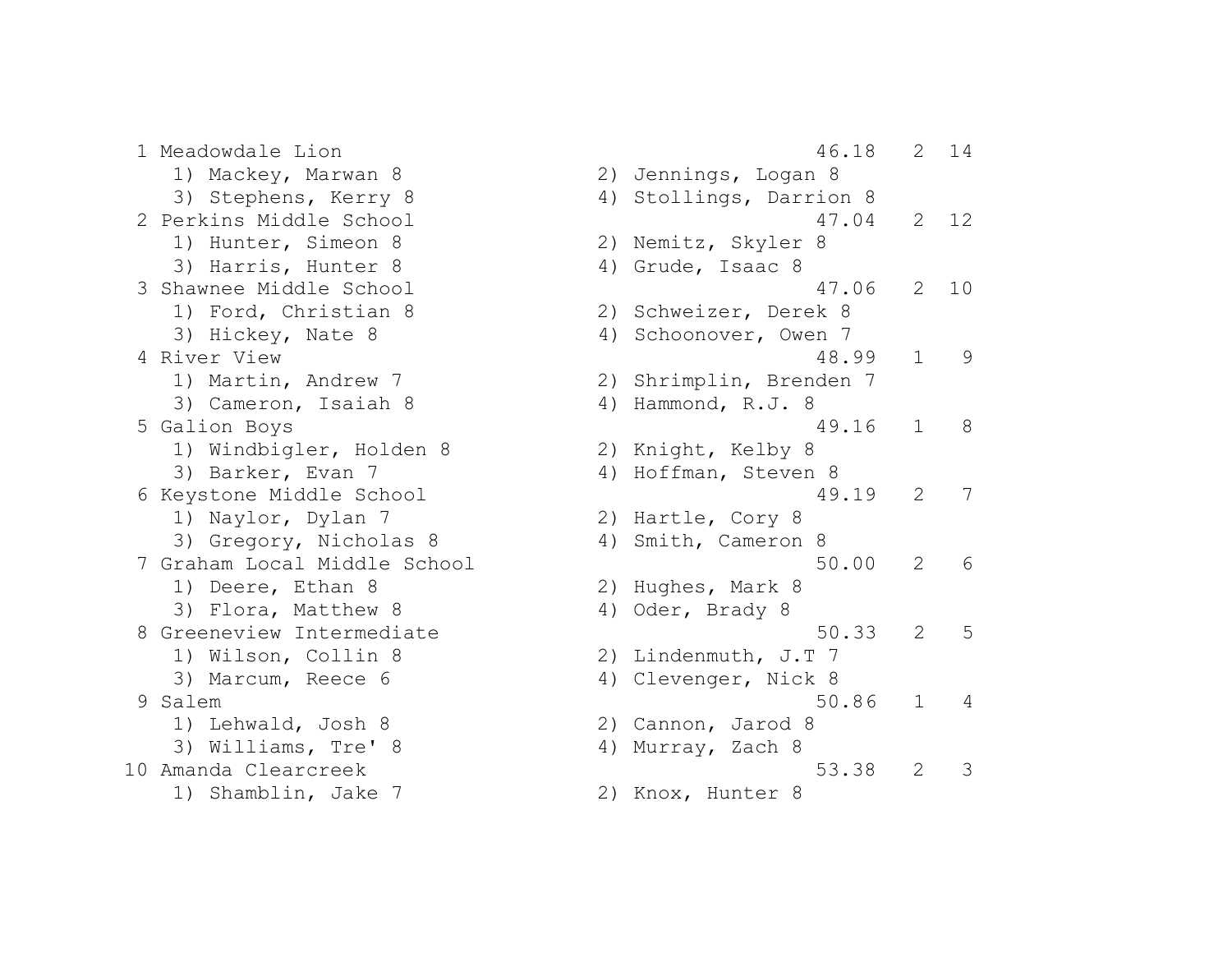| 3) Carrell, Dakota 8           | 4) Smith, Avery 8        |
|--------------------------------|--------------------------|
| 11 Indian Valley Middle School | 54.61 2 2                |
| 1) Johnson, Josh 8             | 2) Killin, Michael 8     |
| 3) Patterson, Cameron 8        | 4) Morrison, Levi 8      |
| -- Wickliffe MS Boys           | DO 1                     |
| 1) Berry, Brandon 8            | 2) Pettway, Isaac 8      |
| 3) Brown, Neshawn 8            | 4) Abramczyk, Jonathan 8 |

Event 51 Girls 400 Meter Dash Division 2

|   | Name                   |   | Year School    | Finals H# Points |                |                |
|---|------------------------|---|----------------|------------------|----------------|----------------|
|   | 1 Titley, Kaili        |   | 8 Tippecanoe M | 58.93            |                | 3 14           |
|   | 2 Alston, Alexis       |   | 7 South Amhers | 1:00.36          | $\mathbf{1}$   | 12             |
|   | 3 Carter, Lauren       |   | 7 Bellefontain | 1:01.70          | 2              | 10             |
|   | 4 Conner, Sari         |   | 8 Galion       | 1:02.14          | 3              | 9              |
|   | 5 Griffin, Ashaunti    |   | 8 Beachwood Mi | 1:03.16          | 3              | 8              |
|   | 6 Boyer, Courtney      |   | 8 Waverly      | 1:03.62          | $\mathcal{S}$  | 7              |
|   | 7 Devan, Jocelyn       |   | 8 Grand Valley | 1:04.06          | $\overline{4}$ | 6              |
| 8 | Marshall, Allie        |   | 8 Fairland Mid | 1:04.10          | $\mathbf{1}$   | 5              |
|   | 9 Perkins, Jazmon      | 8 | Dayton Dunba   | 1:04.76          | $\mathbf{1}$   | 4              |
|   | 10 Weiss, Cindy        |   | 8 Everts Middl | 1:04.81          | 2              | 3              |
|   | 11 Young, Cheyenne     |   | 8 New Richmond | 1:05.02          | $\mathbf{1}$   | $\overline{2}$ |
|   | 12 Seege, Jailyn       |   | 7 Meadowdale L | 1:05.08          | 4              |                |
|   | 13 Riedthaler, Sarah   |   | 8 Wickliffe Mi | 1:05.75          | 3              |                |
|   | 14 Shim, Isabel        |   | 8 St. Gertrude | 1:08.67          | 4              |                |
|   | 15 Nelson, Kerrington  |   | 8 Pleasant Mid | 1:09.83          |                |                |
|   | 16 Kyrk, Olivia        |   | 7 River Valley | 1:09.85          |                |                |
|   | 17 Christopher, Tiajah |   | 7 Woodward Car | 1:10.44          | 4              |                |
|   |                        |   |                |                  |                |                |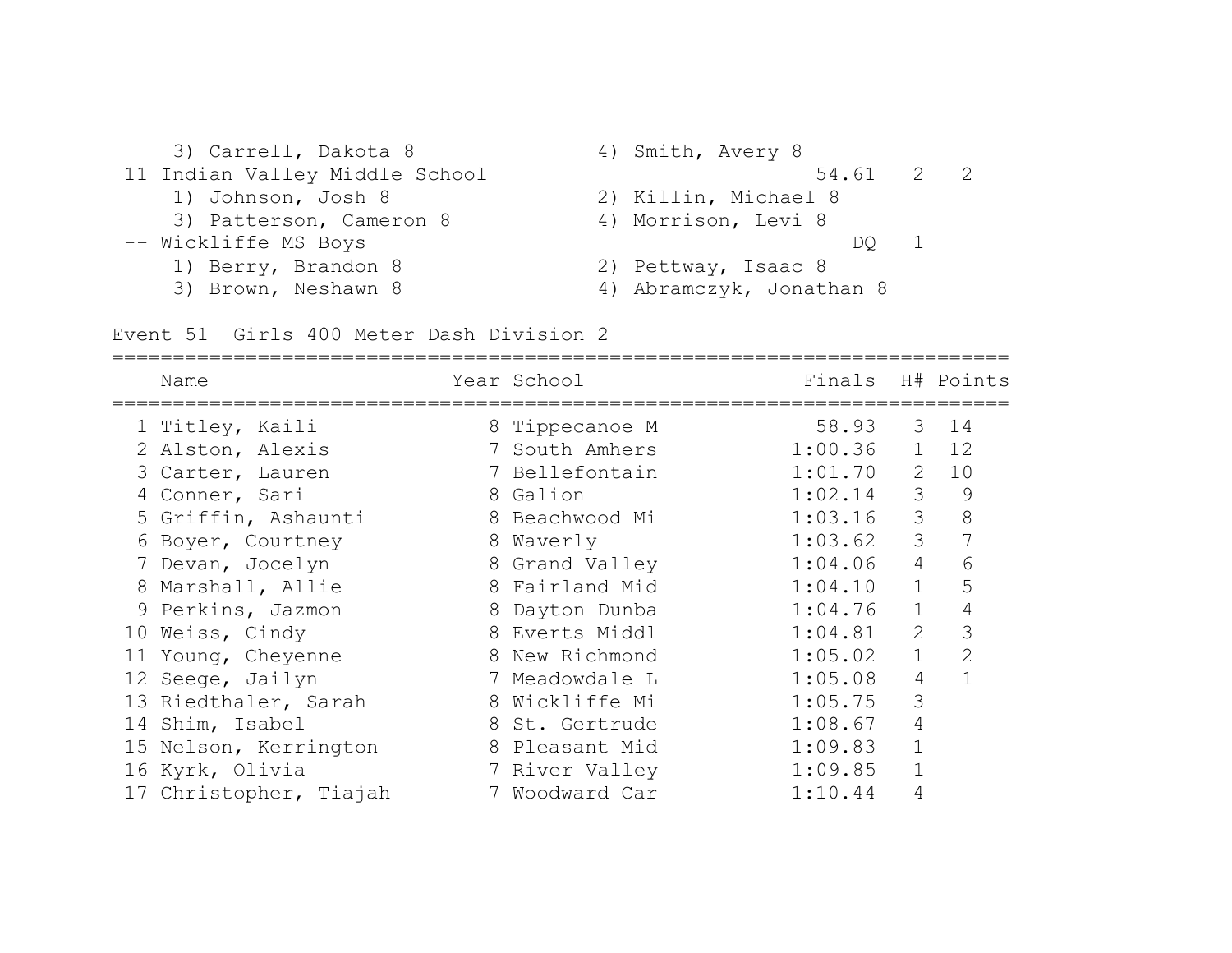| 18 Hayden, Kenedi  | 8 Upper Sandus | 1:11.22     | $\overline{1}$ |
|--------------------|----------------|-------------|----------------|
| 19 Nichols, Debbie | 8 South Vienna | 1:12.93     | 4              |
| 20 Pitts, O'Shae   | 8 Woodward Car | 1:13.03     | $\overline{4}$ |
| 21 Smith, Sarah    | 8 St. Gertrude | 1:13.48     | 2              |
| 22 Sayre, Natalie  | 8 St. Gertrude | 1:14.68     | $\overline{4}$ |
| 23 Hall, Azarea    | 8 Woodward Car | $1:14.79$ 2 |                |

Event 52 Boys 400 Meter Dash Division 2

| Name                   | Year School    | Finals H# Points |                |              |
|------------------------|----------------|------------------|----------------|--------------|
| 1 Smith, Cameron       | 8 Keystone Mid | 54.33            | 3              | 14           |
| 2 Davis, Demetrius     | 8 Woodward Car | 54.45            | 4              | 12           |
| 3 Anderson, Zhamir     | 8 Galion Boys  | 54.99 3          |                | 10           |
| 4 Cox, Cameron         | 8 Alliance Mid | 55.17            | 2              | 9            |
| 5 Grude, Beau          | 8 South Amhers | 55.27            | 2              | 8            |
| 6 Jones, Jorian        | 8 Harding Midd | 55.42            | 3              | 7            |
| 7 Delisle, Griffin     | 8 New Richmond | 55.73            | $\overline{4}$ | 6            |
| 8 Cameron, Isaiah      | 8 River View   | 56.86            | $\mathbf{1}$   | 5            |
| 9 Horgan, Herwins      | 8 New Richmond | 56.96            | 3              | 4            |
| 10 Brown, Neshawn      | 8 Wickliffe MS | 57.61            | $\mathbf{1}$   | 3            |
| 11 Riley, Justin       | 8 Utica Junior | 57.73            | $\mathbf{1}$   | $\mathbf{2}$ |
| 12 Naylor, Dylan       | 7 Keystone Mid | 57.97            | $\overline{4}$ |              |
| 13 Wise, Jahmari       | 8 Orion Academ | 58.20            | $\mathbf 1$    |              |
| 14 Newkirk, Trevor     | 8 Greenfield M | 58.45            | 3              |              |
| 15 Lett-mason, Cazhaun | 8 Meadowdale L | 58.85            | 4              |              |
| 16 Jackson, Timmy      | 8 Lakewood Mid | 59.25            | $\mathbf 1$    |              |
| 17 Hammond, R.J.       | 8 River View   | 59.44            | 4              |              |
| 18 Pfeil, Jonah        | 8 Sailorway Mi | 59.49            | 4              |              |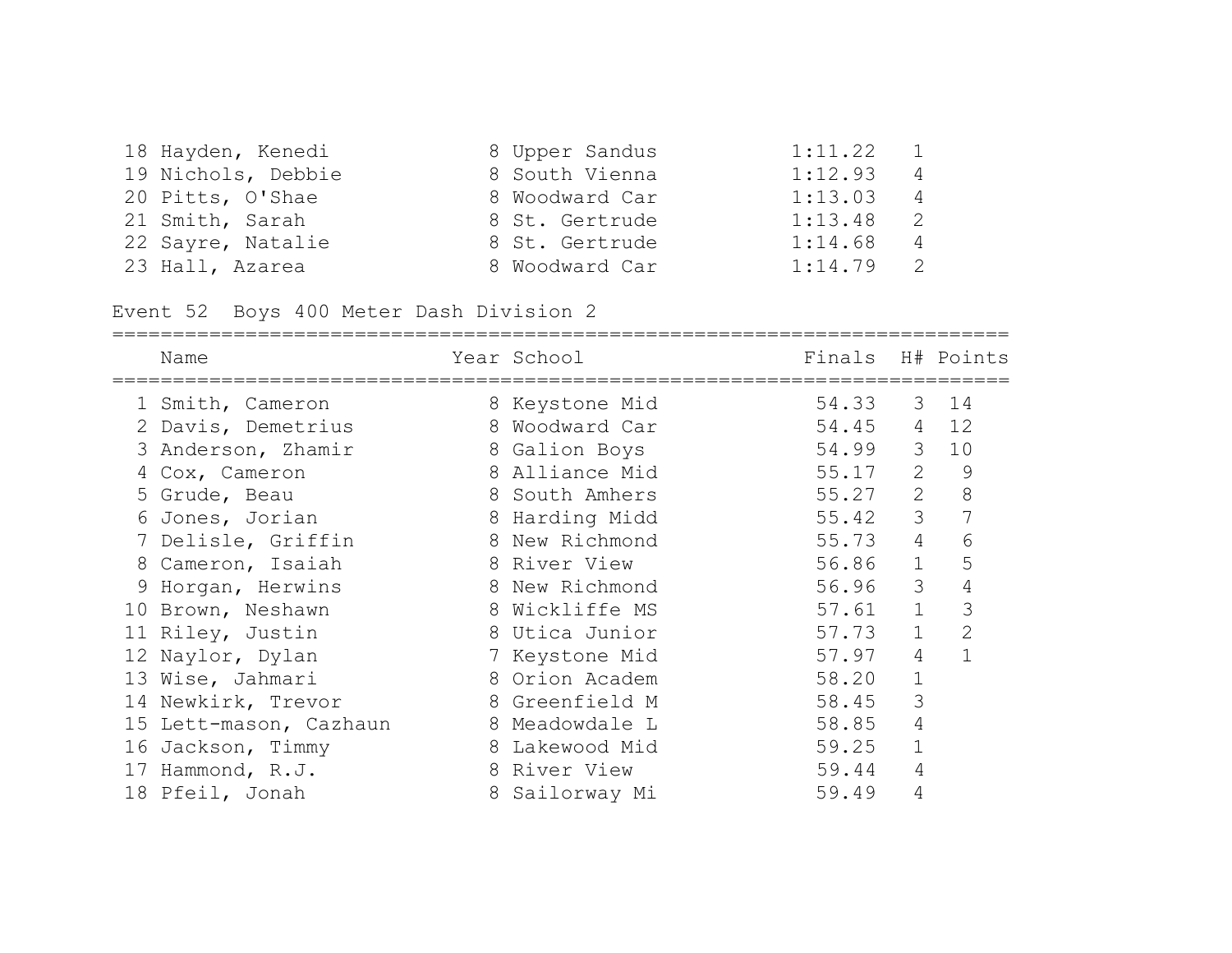| 19 Gaines-smith, Langston | 7 Beachwood Mi | 59.90                |    |            |
|---------------------------|----------------|----------------------|----|------------|
| 20 Berger, Tyler          | 8 Salem        | 1:00.61              |    |            |
| 21 Abernathy, Jaeren      | 8 Woodward Car | 1:02.14              | -2 |            |
| 22 Donisi, Nicholas       | 8 Sheridan Mid | 1:02.25              | 3  |            |
| 23 Bugada, John Paul      | 7 St Gertrude' | 1:07.88              |    | 3 1:07.876 |
| 24 Shim, Ethan            | 8 St Gertrude' | $1:07.88$ 1 1:07.877 |    |            |
| 25 Miller, Craig          | 8 St Gertrude' | 1:08.80              | 3  |            |
| 26 Grear, Micah           | 7 Meadowdale L | 1:11.37              | 4  |            |

Event 53 Girls 4x200 Meter Relay Division 2

| School                           | Points<br>Finals         |  |
|----------------------------------|--------------------------|--|
| 1 Dayton Dunbar                  | 1:53.28<br>14            |  |
| 1) Roach, Anna 8                 | 2) Stevens, Jezene 8     |  |
| 3) Gooden, Zaria 8               | 4) Perkins, Jazmon 8     |  |
| 2 Beachwood Middle School        | 12<br>1:56.48            |  |
| 1) Petty, Nicole 7               | 2) Perryman, Ashley 7    |  |
| 3) Berkley, Macie 8              | 4) Gambrell, Ayla 7      |  |
| 3 Woodward Career Technical JR H | 10<br>1:57.30            |  |
| 1) Benton, Armani 8              | 2) Alexander, Destiney 8 |  |
| 3) Atkins, Tycia 8               | 4) Kirksey, Kamri 8      |  |
| 4 Greenon Junior High            | 1:58.22<br>9             |  |
| 1) Wilson, Clare 8               | 2) Blase, Daisy 7        |  |
| 3) Benedict, Delaney 7           | 4) Cramblett, Emma 7     |  |
| 5 Meadowdale Lady Lions          | 2:00.42<br>8             |  |
| 1) Bateman, Mony                 | 2) Maroin, Jayla 8       |  |
| 3) Jordan, Dimara                | Wheaton, Daviana<br>4)   |  |
| 6 Galion                         | 2:01.63                  |  |
|                                  |                          |  |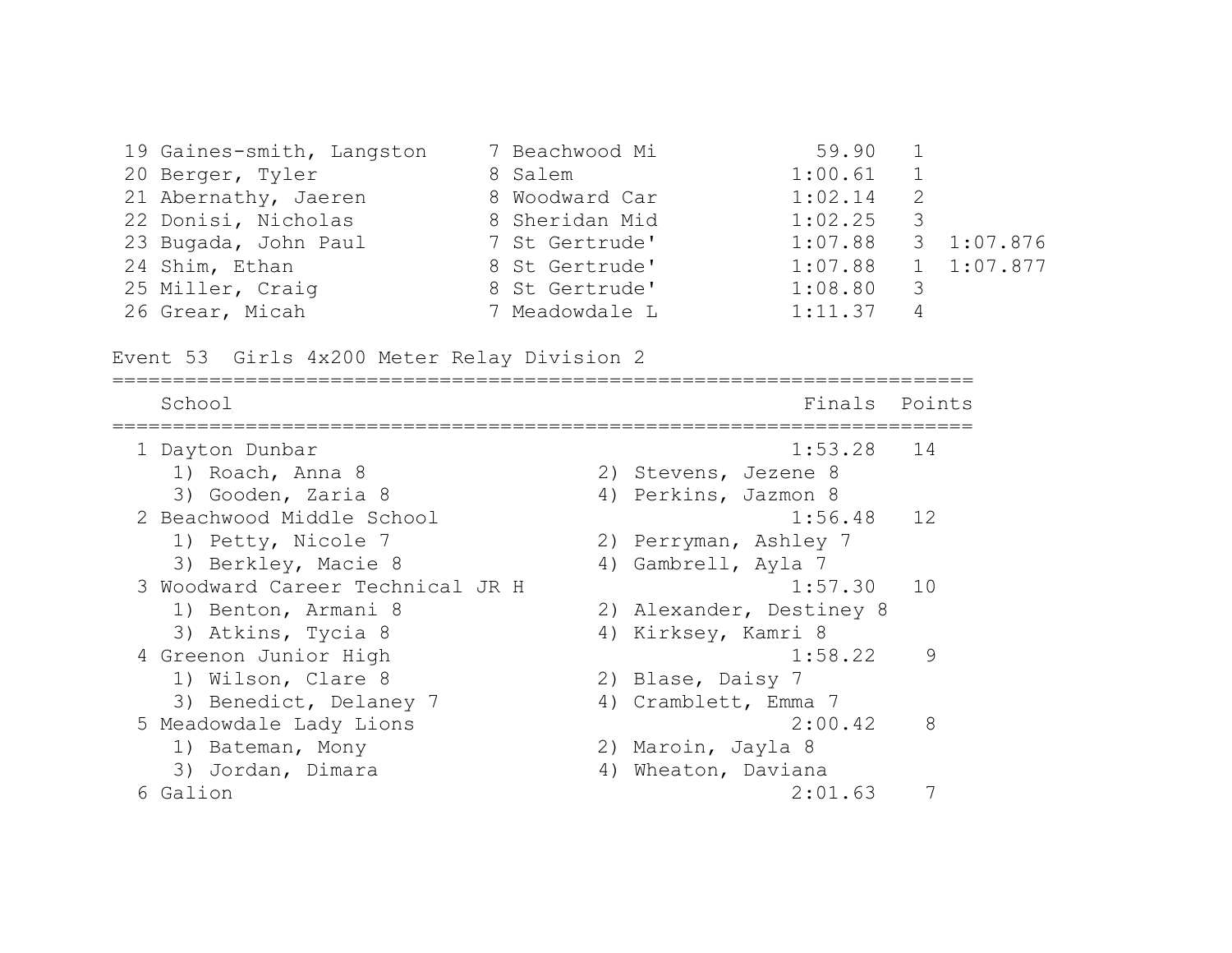1) Juarez, Lydia 8 2) Oswald, Jalyn 8 3) Redman, Kelsey 8 4) Hoam, Shyla 8 7 St. Gertrude 2:04.83 6 1) Czepukaitis, Alexandra 7 2) Cavanaugh, Holland 8 3) Suddendorf, Kathryn 8 4) Marcum, Gabrielle 8 Event 54 Boys 4x200 Meter Relay Division 2 ======================================================================= School **Finals** Points ======================================================================= 1 Meadowdale Lion 1:39.19 14 1) Jennings, Logan 8 2) Stephens, Kerry 8 3) Mackey, Marwan 8 4) Stollings, Darrion 8 2 Salem 1:39.75 12 1) Lehwald, Josh 8 2) Baddeley, Brock 8 3) Williams, Tre' 8 4) Johnson, Turner 8 3 Perkins Middle School 1:40.48 10 1) Hunter, Simeon 8 2) Grude, Isaac 8 3) Nemitz, Skyler 8 4) Brown, Parker 8 4 Galion Boys 1:43.90 9 1) Windbigler, Holden 8 2) Guinther, Spencer 8 3) Barker, Evan 7 4) Knight, Kelby 8 5 New Lexington Middle School 1:44.56 8 1) Reynolds, Cai 8 2) Ratliff, Chandler 7 3) Guisinger, Gaven 8 4) Miller, Raymond 8 6 Amanda Clearcreek 1:45.52 7 1) Dearth, Garrett 7 2) Hicks, Kyle 7 3) Drake, Garrett 8 (4) Carrell, Dakota 8 7 New Richmond Middle School 1:46.48 6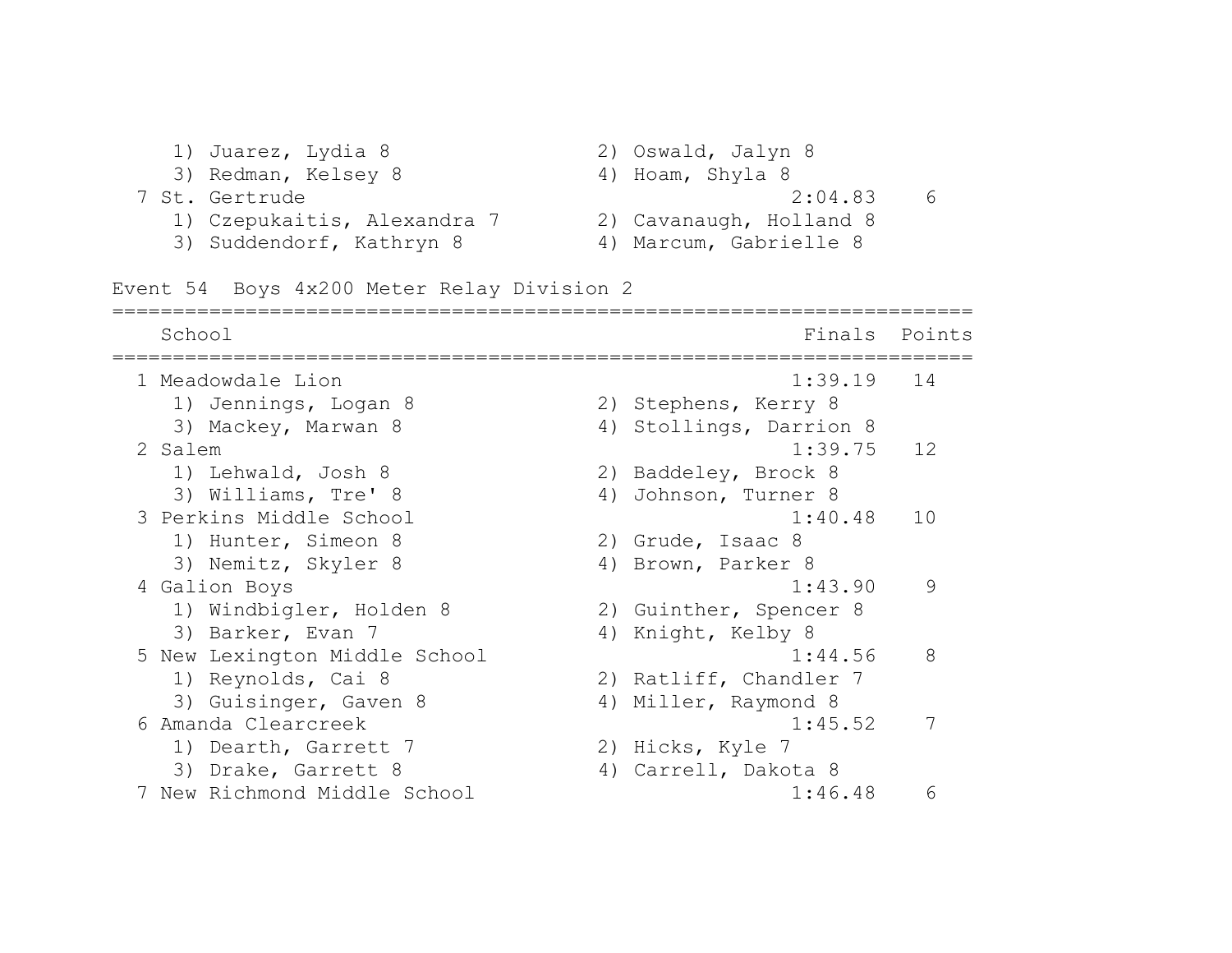| 1) Bingham, Vinny 8           | 2) Clark, Gavin 8    |
|-------------------------------|----------------------|
| 3) Horgan, Herwins 8          | 4) Anderson, Josh 8  |
| 8 Indian Valley Middle School | 1:46.60<br>5         |
| 1) Patterson, Cameron 8       | 2) Parsley, Seth 8   |
| 3) Morrison, Levi 8           | 4) Killin, Michael 8 |

Event 55 Girls 200 Meter Hurdles Division 2

|    | Name                      |   | Year School    | Finals H# Points |                |                |
|----|---------------------------|---|----------------|------------------|----------------|----------------|
|    | 1 Bala, Ravenna           |   | 8 Wickliffe Mi | 30.69            | $\mathbf{1}$   | 14             |
|    | 2 Knoch, Payton           |   | 8 Marlington M | 31.55            | $\mathcal{S}$  | 12             |
|    | 3 Huff, Maylea            |   | 7 Vinton Count | 32.16            | $\mathbf{1}$   | 10             |
|    | 4 Cosey, Brooklyn         |   | 7 Galion       | 32.80            | $\mathbf{1}$   | 9              |
|    | 5 Vandervort, Brianna     |   | 8 Galion       | 33.25            | $\overline{2}$ | 8              |
|    | 6 Kish, Ashley            |   | 8 Chippewa Mid | 33.44            | 2              | 7              |
|    | 7 Nehls, Jocelyn          |   | 8 New Richmond | 33.46            | $\mathbf 1$    | 6              |
|    | 8 Left-mason, Zharia      |   | 8 Meadowdale L | 33.48            | $\mathbf{1}$   | 5              |
|    | 9 Matheney, Haley         |   | 8 East Musking | 33.75            | 3              | 4              |
| 10 | Fagan, Addie              |   | 7 New Richmond | 34.31            | 2              | 3              |
|    | 11 Scott, Jessica         |   | 8 Meadowdale L | 34.36            | 2              | $\overline{2}$ |
|    | 12 Lawson, Tiara          |   | 8 Woodward Car | 34.55            | 3              | $\mathbf{1}$   |
|    | 13 Thomas, Nicole         |   | 7 Galion       | 34.71            | $\mathbf 1$    |                |
|    | 14 Woolverton, Kaylynn    |   | 7 Indian Valle | 34.90            | $\overline{2}$ |                |
|    | 15 Devaughn-miller, Amani |   | 8 Woodward Car | 34.96            | $\mathbf{2}$   |                |
|    | 16 Pitts, O'Shae          | 8 | Woodward Car   | 35.00            |                |                |
|    | 17 Kirksey, Kamri         | 8 | Woodward Car   | 35.91            |                |                |

Event 56 Boys 200 Meter Hurdles Division 2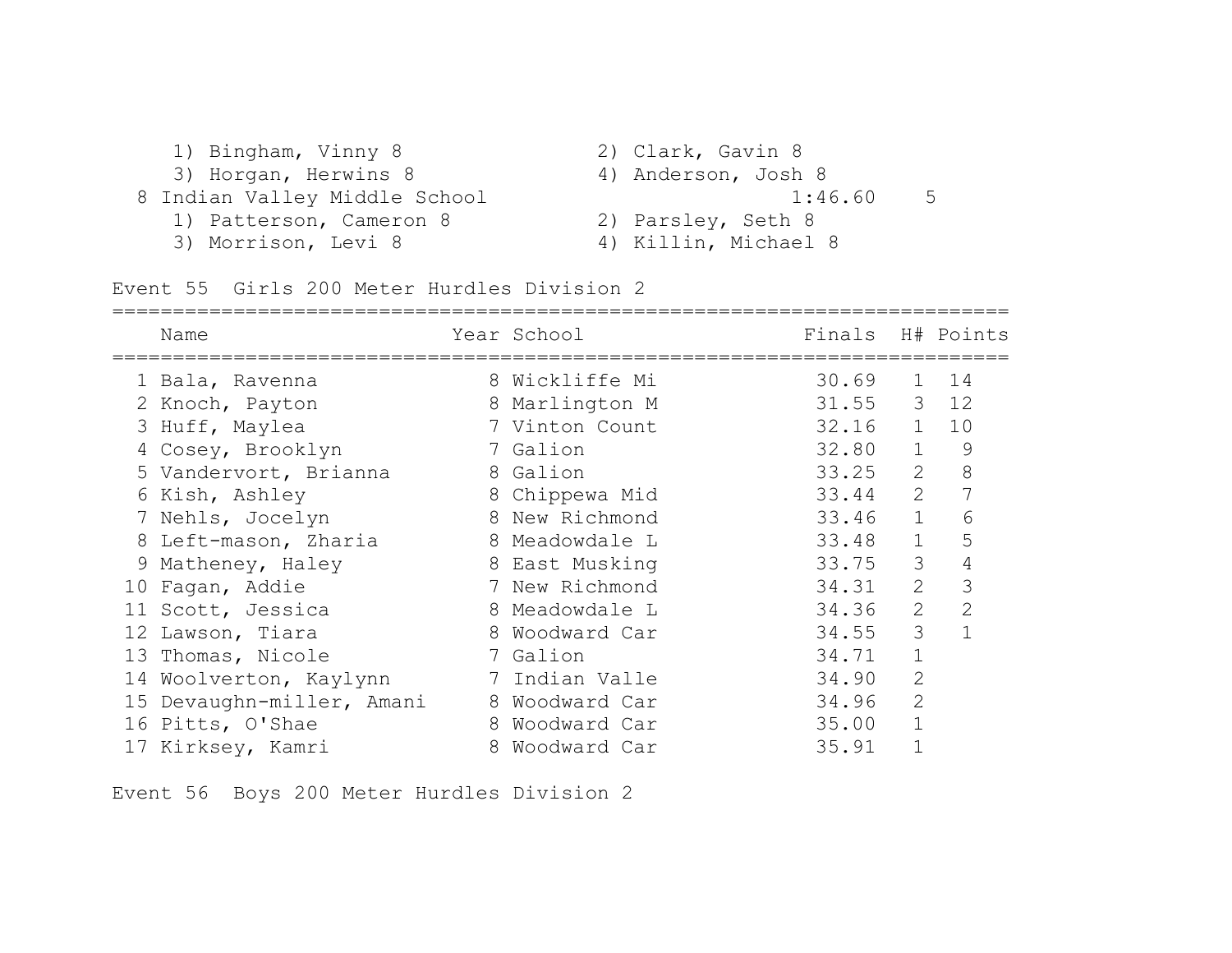| Name                  |   | Year School    | Finals H# Points |                |                |
|-----------------------|---|----------------|------------------|----------------|----------------|
| 1 Ocasio, David       |   | 8 Sheffield Mi | 27.73            | $\mathbf{1}$   | 14             |
| 2 Miller, Raymond     | 8 | New Lexingto   | 28.14            | 3              | 12             |
| 3 Wise, Jahmari       |   | 8 Orion Academ | 28.92            | 2              | 10             |
| 4 Andrews, Brycen     |   | 8 Bryan Middle | 28.93            | 2              | 9              |
| 5 Hartle, Cory        |   | 8 Keystone Mid | 28.99            | 3              | 8              |
| 6 Alsip, Isaiah       |   | 7 Galion Boys  | 29.14            | 3              |                |
| 7 Cox, Cameron        |   | 8 Alliance Mid | 29.37            | $\mathbf{1}$   | 6              |
| 8 Alemagno, Nathaniel |   | 8 Wickliffe MS | 29.77            | 3              | 5              |
| 9 O'Brien, Trevor     |   | 7 Galion Boys  | 29.93            | 2              | 4              |
| 10 Clark, Gavin       |   | 8 New Richmond | 30.24            | 3              | 3              |
| 11 Drake, Tyler       | 8 | Keystone Mid   | 30.90            | $\overline{2}$ | $\overline{2}$ |
| 12 Conley, Cooper     |   | 8 Shawnee Midd | 31.70            |                |                |
| 13 Murray, Zach       | 8 | Salem          | 31.91            | $\overline{2}$ |                |
| 14 Mcculley, Paul     |   | 8 New Richmond | 32.42            | 3              |                |
| 15 Lewis, Joseph      | 7 | Shelby Middl   | 32.49            | $\overline{2}$ |                |
| 16 Stine, Cameron     | 8 | Shelby Middl   | 32.69            |                |                |
| 17 Edwards, Austin    | 8 | Shawnee Midd   | 33.91            | $\overline{2}$ |                |

Event 57 Girls 800 Meter Run Division 2

| Name                                                                        | Year School                                                    | Finals Points                                 |           |
|-----------------------------------------------------------------------------|----------------------------------------------------------------|-----------------------------------------------|-----------|
| 1 Mohan, Abbey<br>2 Miracle, Elayna<br>3 Zelinsky, Hailey<br>4 Conner, Sari | 8 Unioto Junio<br>8 Liberty Unio<br>8 Niles Middle<br>8 Galion | $2:24.61$ 14<br>2:30.08<br>2:31.15<br>2:31.92 | 12<br>1 N |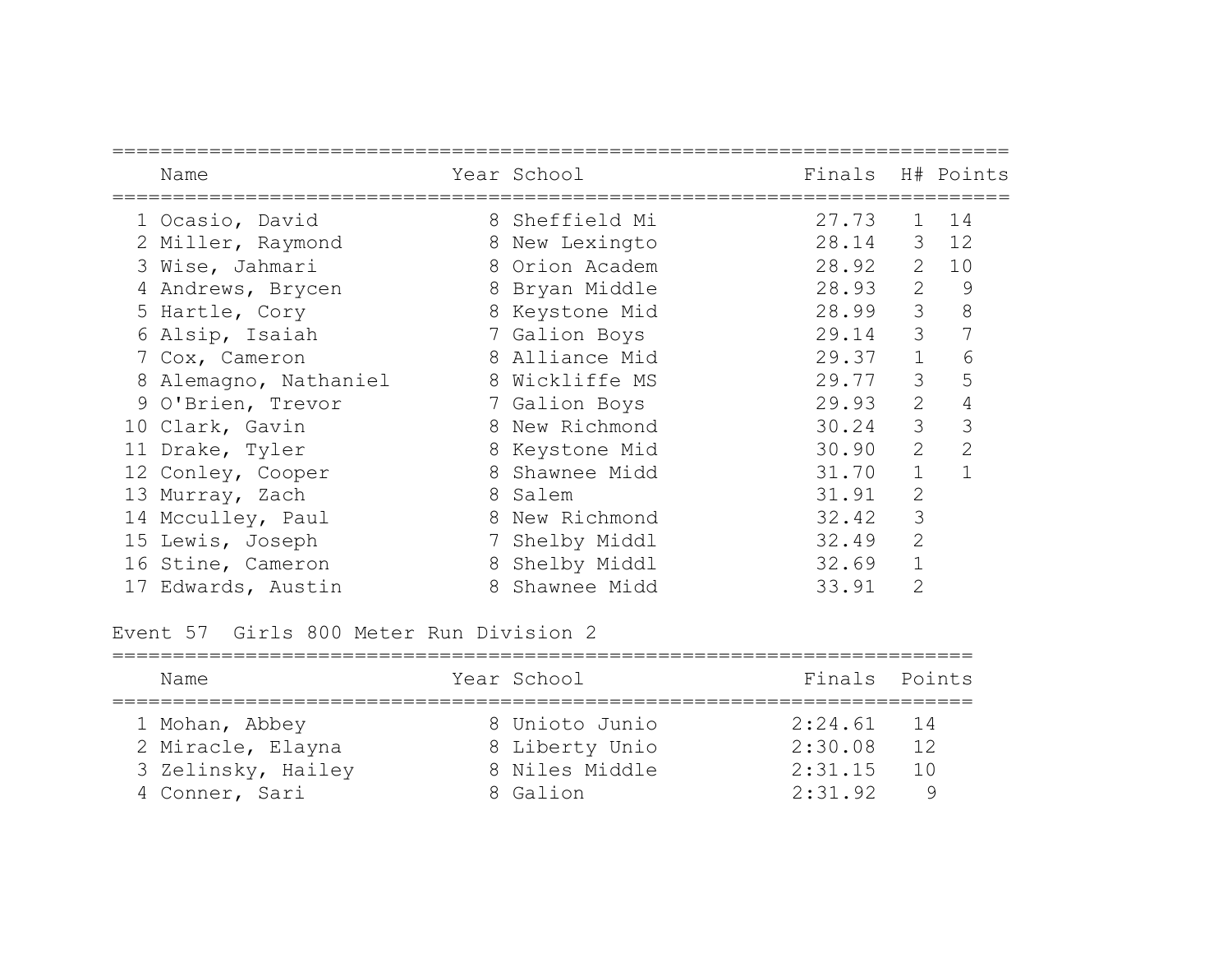| 5 Stanich, Gianna      | 7 Poland Middl | 2:32.40 | 8            |
|------------------------|----------------|---------|--------------|
| 6 Taylor, Katie        | 8 Tippecanoe M | 2:32.52 | 7            |
| 7 Alston, Alexis       | 7 South Amhers | 2:32.95 | 6            |
| 8 Wargo, Sara          | 8 Keystone Mid | 2:34.46 | 5            |
| 9 Biehle, Caitie       | 8 New Richmond | 2:34.54 | 4            |
| 10 Davis, Mackenzie    | 8 Sheridan Mid | 2:35.54 | 3            |
| 11 Spanos, Michelle    | 8 Keystone Mid | 2:39.88 | 2            |
| 12 Mcclellan, Brooke   | 7 Bellefontain | 2:39.95 | $\mathbf{1}$ |
| 13 Yankovich, Nelle    | 8 Minerva Midd | 2:42.64 |              |
| 14 Shim, Isabel        | 8 St. Gertrude | 2:47.39 |              |
| 15 Mccarthy, Mackenzie | 7 Manchester M | 2:52.64 |              |
| 16 Zimmerman, Chantal  | 7 Swanton Midd | 2:55.08 |              |
| 17 Maze, Tyian         | 8 Meadowdale L | 2:57.10 |              |
| 18 Perryman, Ashley    | 7 Beachwood Mi | 3:00.96 |              |
| 19 Scates, Juleann     | 8 Dayton Dunba | 3:05.68 |              |
| 20 Clark, Amari        | 7 Dayton Dunba | 3:06.87 |              |
| 21 Dages, Josie        | 5 St Matthew - | 3:11.15 |              |
| 22 Kyrk, Olivia        | 7 River Valley | 3:24.71 |              |

Event 58 Boys 800 Meter Run Division 2

| Name                  | Year School    | Finals H# Points |               |              |
|-----------------------|----------------|------------------|---------------|--------------|
| 1 Brown, Parker       | 8 Perkins Midd | 2:13.92          |               | 2 14         |
| 2 Patterson, Cameron  | 8 Indian Valle | 2:15.86          |               | $2 \quad 12$ |
| 3 Corbisello, Jackson | 8 Salem        | 2:18.16          |               | $1 \quad 10$ |
| 4 Michael, Ryan       | 7 Valley View  | 2:19.39          |               | 1 9          |
| 5 Jack, Chappuies     | 8 Eastwood Mid | 2:20.72          |               | 8            |
| 6 Hance, Mason        | 8 New Richmond | 2:21.45          | $\mathcal{P}$ |              |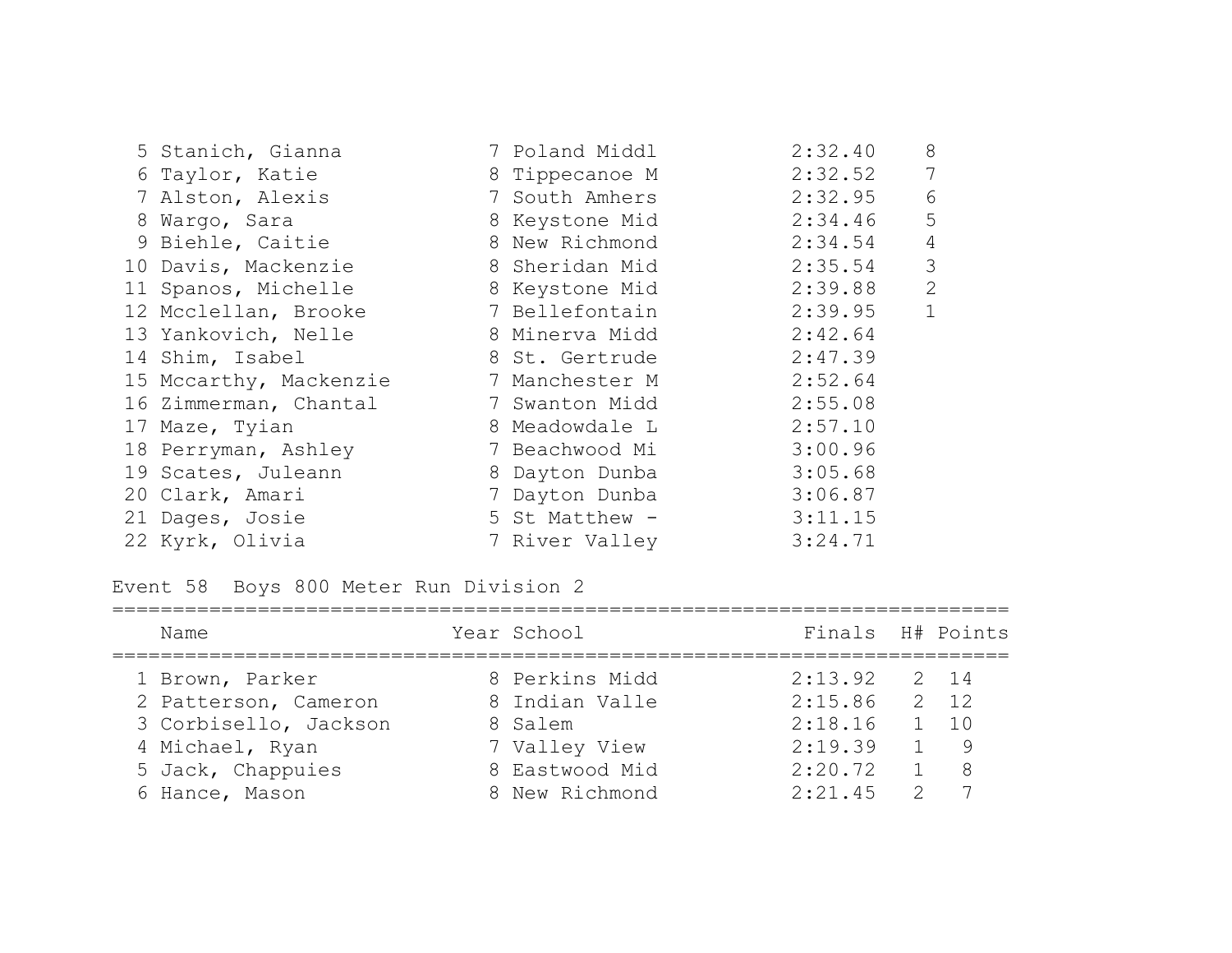| 7 Lett-mason, Cazhaun | 8 Meadowdale L | 2:23.60 | $\mathbf{1}$   | 6 |
|-----------------------|----------------|---------|----------------|---|
| 8 Hacker, Eric        | 7 Unioto Junio | 2:24.36 | $\mathbf{1}$   | 5 |
| 9 Hicks, Zachary      | 7 Jonathan Ald | 2:24.67 | $\mathbf{1}$   | 4 |
| 10 Schmidt, Michael   | 8 Beachwood Mi | 2:27.17 | $\overline{2}$ | 3 |
| 11 Williams, Elijah   | 8 Orion Academ | 2:29.63 | 2              | 2 |
| 12 Buck, Jonathan     | 8 St Gertrude' | 2:29.78 | $\overline{2}$ |   |
| 13 Zimmerman, Logan   | 8 Salem        | 2:29.95 | 2              |   |
| 14 Reichert, Holden   | 7 Van Wert Mid | 2:30.13 |                |   |
| 15 Edgell, Tallon     | 8 River View   | 2:33.96 | $\mathbf{1}$   |   |
| 16 Hoyle, Wade        | 8 Greeneview I | 2:35.74 | $\mathbf{1}$   |   |
| 17 Bugada, John Paul  | 7 St Gertrude' | 2:36.68 | $\mathbf{1}$   |   |
| 18 Schoonover, Josh   | 7 Shawnee Midd | 2:42.06 | $\mathbf{1}$   |   |
| 19 Telisman, Nicholas | 8 Wickliffe MS | 2:46.16 | $\overline{2}$ |   |
| 20 Grear, Micah       | 7 Meadowdale L | 2:54.51 |                |   |
| 21 Lobo, Kristian     | 8 Amanda Clear | 2:56.16 | 2              |   |

#### Event 59 Girls 200 Meter Dash Division 2

| Top 8 Advance by Time<br>Name |  | Year School    | Prelims    | H#             |  |  |  |  |  |  |
|-------------------------------|--|----------------|------------|----------------|--|--|--|--|--|--|
| Preliminaries                 |  |                |            |                |  |  |  |  |  |  |
| 1 Donley, Micah               |  | 8 Bell-Herron  | $26.41q$ 3 |                |  |  |  |  |  |  |
| 2 Griffin, Ashaunti           |  | 8 Beachwood Mi | 26.97q 4   |                |  |  |  |  |  |  |
| 3 Kelley, T'Kayla             |  | 8 Harding Midd | 27.23q     | $\overline{1}$ |  |  |  |  |  |  |
| 4 Carter, Lauren              |  | 7 Bellefontain | $27.40q$ 2 |                |  |  |  |  |  |  |
| 5 Perkins, Jazmon             |  | 8 Dayton Dunba | $27.45q$ 1 |                |  |  |  |  |  |  |
| 6 Ervin, Dynesty              |  | 8 Labrae Middl | $27.67q$ 3 |                |  |  |  |  |  |  |
| 7 Ferrell, Dontaesha          |  | 8 Woodward Car | 28.22q     |                |  |  |  |  |  |  |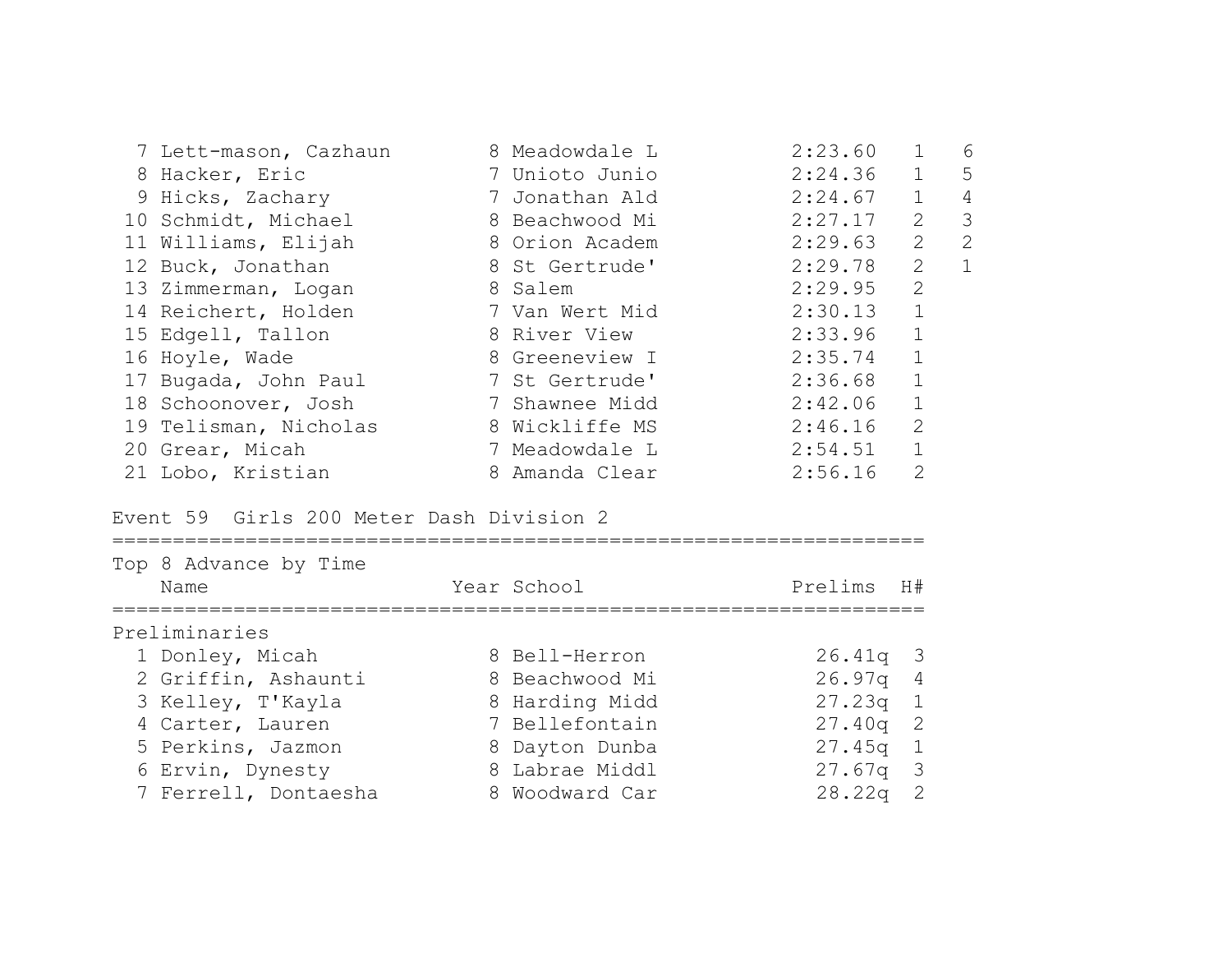| 8 Banks, Joelle           | 8 Wickliffe Mi | 28.40q<br>3             |
|---------------------------|----------------|-------------------------|
| 9 Boyer, Courtney         | 8 Waverly      | 28.53<br>$\mathbf 1$    |
| 10 Longsinger, Alicia     | 8 River View   | 28.57<br>$\overline{2}$ |
| 11 Marshall, Allie        | 8 Fairland Mid | 4<br>28.63              |
| 12 Harrison, Julie        | 8 New Richmond | $\overline{2}$<br>28.66 |
| 13 Louis, Alexis          | 7 East Musking | $\overline{4}$<br>28.72 |
| 14 Lewis, Kylie           | 7 Elida Middle | 3<br>28.80              |
| 15 Devan, Jocelyn         | 8 Grand Valley | 4<br>29.08              |
| 16 Zimmerman, Delaney     | 8 Philo Junior | $\mathbf{1}$<br>29.14   |
| 17 Benton, Armani         | 8 Woodward Car | $\mathbf{1}$<br>29.24   |
| 18 Berkley, Macie         | 8 Beachwood Mi | $\mathbf{1}$<br>29.39   |
| 19 Cavanaugh, Holland     | 8 St. Gertrude | $\overline{4}$<br>29.72 |
| 20 Smith, Dani            | 8 Beachwood Mi | 3<br>29.82              |
| 21 Kail, Keyanna          | 8 Upper Sandus | 3<br>29.86              |
| 22 Parker, Heaven         | 8 Dayton Dunba | 4<br>30.21              |
| 23 Czepukaitis, Alexandra | 7 St. Gertrude | $\overline{2}$<br>30.69 |
| 24 Petty, Nicole          | 7 Beachwood Mi | 2<br>31.21              |
| 25 Conley, Katie          | 8 Upper Sandus | $\mathbf{1}$<br>31.52   |
| 26 Marcum, Gabrielle      | 8 St. Gertrude | 4<br>32.06              |

Event 59 Girls 200 Meter Dash Division 2

| Name                | Year School    | Finals Points |
|---------------------|----------------|---------------|
| Finals              |                |               |
| 1 Donley, Micah     | 8 Bell-Herron  | 26.18<br>$14$ |
| 2 Ervin, Dynesty    | 8 Labrae Middl | 26.84<br>12   |
| 3 Griffin, Ashaunti | 8 Beachwood Mi | 10<br>27.00   |
| 4 Kelley, T'Kayla   | 8 Harding Midd | 27.27<br>9    |
|                     |                |               |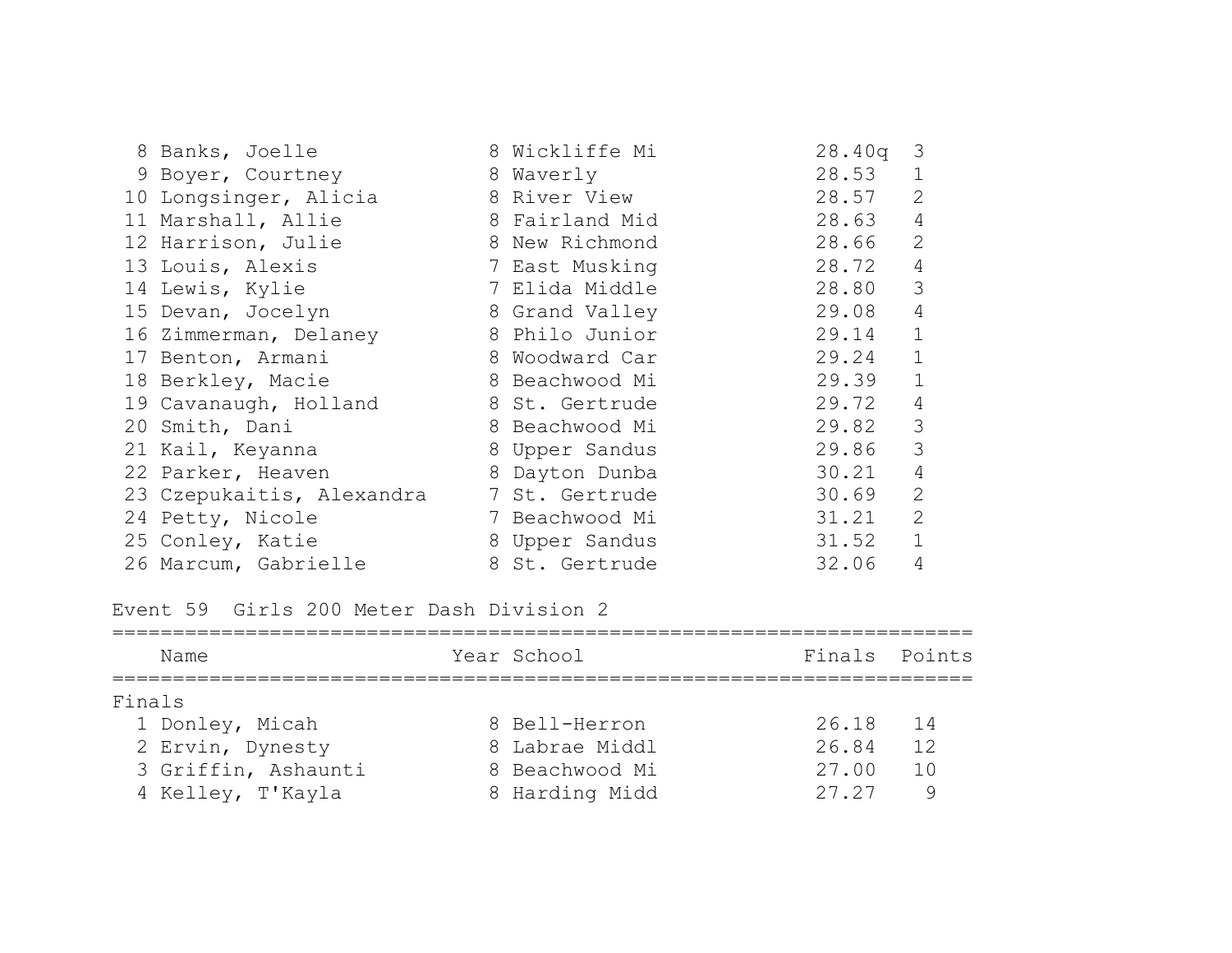| 5 Carter, Lauren     | 7 Bellefontain | 27.46<br>8 |
|----------------------|----------------|------------|
| 6 Perkins, Jazmon    | 8 Dayton Dunba | 7<br>27.82 |
| 7 Ferrell, Dontaesha | 8 Woodward Car | 28.30<br>6 |
| 8 Banks, Joelle      | 8 Wickliffe Mi | 28.69<br>5 |

===================================================================

# Event 60 Boys 200 Meter Dash Division 2

| Top 8 Advance by Time |                |            |                |
|-----------------------|----------------|------------|----------------|
| Name                  | Year School    | Prelims    | H#             |
| Preliminaries         |                |            |                |
| 1 Ford, Christian     | 8 Shawnee Midd | $23.97q$ 1 |                |
| 2 Durst-hawkins, Noah | 8 Alliance Mid | $24.43q$ 3 |                |
| 3 Queen, Max          | 8 South Vienna | $24.60q$ 4 |                |
| 4 Pettway, Isaac      | 8 Wickliffe MS | 24.64q 5   |                |
| 5 Baddeley, Brock     | 8 Salem        | $24.91q$ 1 |                |
| 6 Grove, Robbie       | 8 Milton-Union | $24.92q$ 4 |                |
| 7 Riley, Justin       | 8 Utica Junior | 25.31q     | 4              |
| 8 Stephens, Kerry     | 8 Meadowdale L | 25.33q     | 2              |
| 9 Davis, Demetrius    | 8 Woodward Car | 25.38      | $\mathbf{1}$   |
| 10 Hairston, Delmario | 8 Richmond Hts | 25.45      | $\overline{2}$ |
| 11 Newkirk, Trevor    | 8 Greenfield M | 25.50      | $\mathbf{2}$   |
| 12 Kallas, Jeffrey    | 7 Van Wert Mid | 25.84      | 5              |
| 13 Rogers, Alex       | 8 Bellevue Mid | 26.26      | 3              |
| 14 Naylor, Dylan      | 7 Keystone Mid | 26.32      | $\mathbf{1}$   |
| 15 Schoonover, Owen   | 7 Shawnee Midd | 26.49      | $\overline{4}$ |
| 16 Jenkins, Matthew   | 8 Clermont Nor | 26.62      | 3              |
| 17 Abernathy, Jaeren  | 8 Woodward Car | 26.75      | $\overline{4}$ |
| 18 Shrimplin, Brenden | 7 River View   | 26.82      | 5              |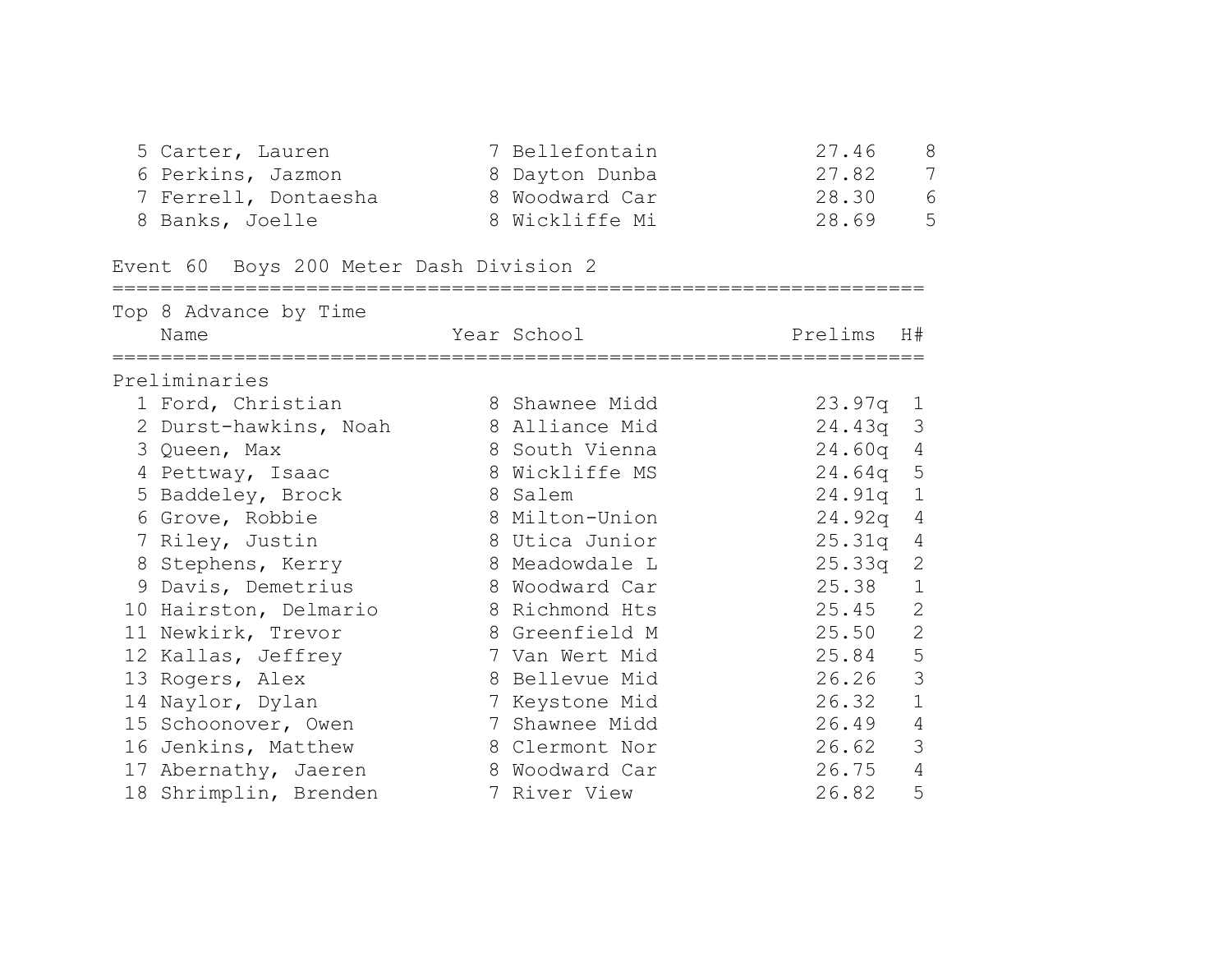| 19 Drake, Garrett      | 8 Amanda Clear | $26.95$ 5 |                          |                |          |
|------------------------|----------------|-----------|--------------------------|----------------|----------|
| 20 Abramczyk, Jonathan | 8 Wickliffe MS | 27.02     |                          |                | 4 27.016 |
| 21 Ratliff, Chandler   | 7 New Lexingto | 27.02     |                          |                | 2 27.020 |
| 22 Lamb, Konner        | 8 Bryan Middle | 28.27     | $\overline{\mathcal{S}}$ |                |          |
| 23 Shim, Ethan         | 8 St Gertrude' | 29.98     |                          | 5 <sup>5</sup> |          |
| 24 Brown, Dante        | 8 Woodward Car | 31.26     | $5^{\circ}$              |                |          |

Event 60 Boys 200 Meter Dash Division 2

| Name                  | Year School    | Finals Points |    |
|-----------------------|----------------|---------------|----|
| Finals                |                |               |    |
| 1 Ford, Christian     | 8 Shawnee Midd | 24.46         | 14 |
| 2 Pettway, Isaac      | 8 Wickliffe MS | 24.58         | 12 |
| 3 Queen, Max          | 8 South Vienna | 24.75         | 10 |
| 4 Durst-hawkins, Noah | 8 Alliance Mid | 25.03         | 9  |
| 5 Baddeley, Brock     | 8 Salem        | 25.22         | 8  |
| 6 Grove, Robbie       | 8 Milton-Union | 25.31         | 7  |
| 7 Riley, Justin       | 8 Utica Junior | 25.66         | 6  |
| 8 Stephens, Kerry     | 8 Meadowdale L | 26.40         | 5  |
|                       |                |               |    |

Event 61 Girls 3200 Meter Run Division 2

| Finals Points |
|---------------|
|               |
| 14            |
| 12            |
| 1 N           |
|               |
|               |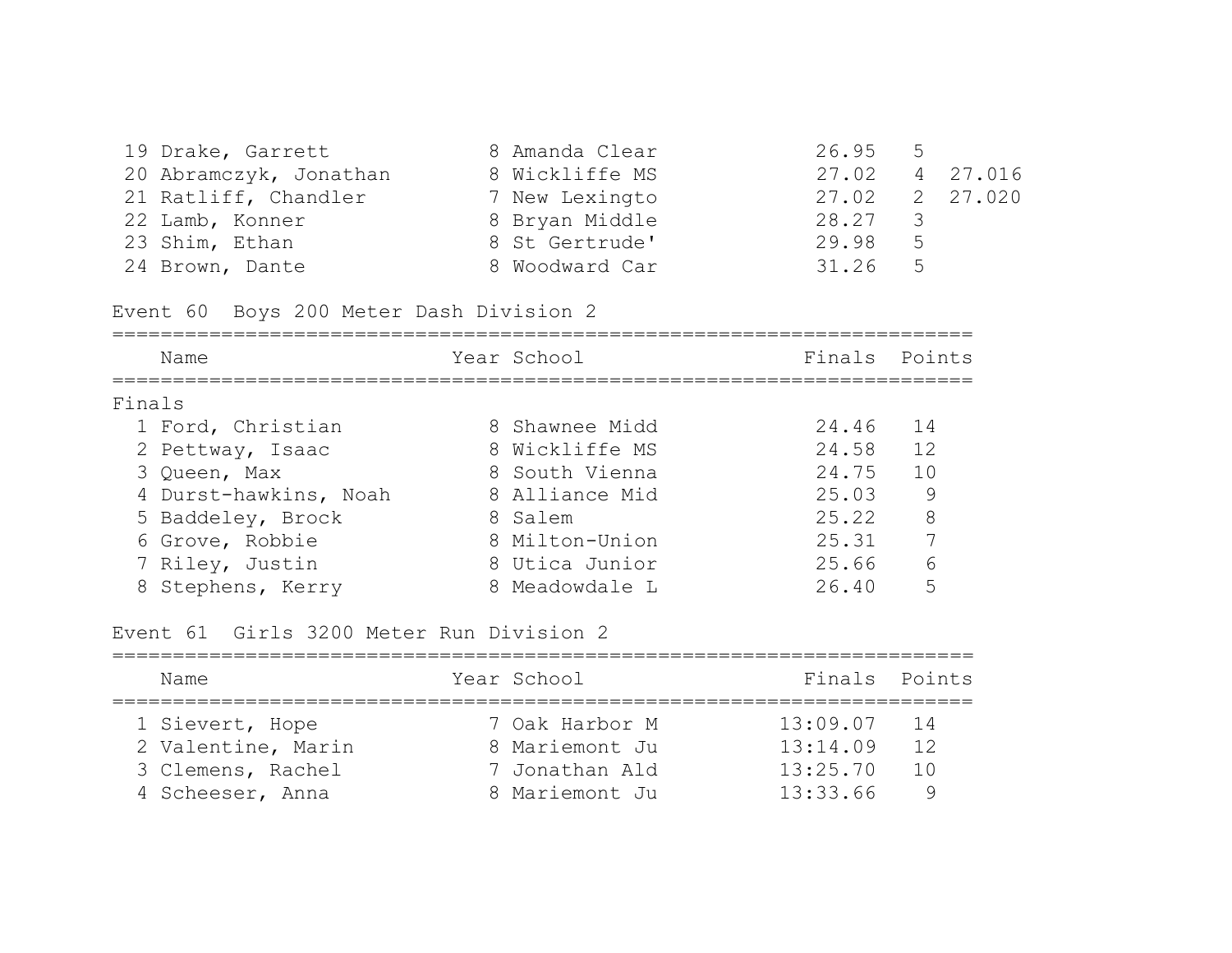| 5 Monnig, Grace    | 7 Brookville M | 13:43.74 | 8 |
|--------------------|----------------|----------|---|
| 6 Mcdaniel, Ashlyn | 8 Jonathan Ald | 14:00.81 | 7 |
| 7 Davis, Mackenzie | 8 Sheridan Mid | 14:15.91 | 6 |
| 8 Thomas, Isabel   | 7 Sheridan Mid | 14:24.38 | 5 |
| 9 Clark, Nevaeh    | 7 Galion       | 15:48.03 | 4 |

Event 62 Boys 3200 Meter Run Division 2

| Name               | Year School    | Finals   | Points         |
|--------------------|----------------|----------|----------------|
| 1 Leist, Evan      | 8 Eastern Pike | 11:10.29 | 14             |
| 2 Bland, Justin    | 7 Brookville M | 11:12.19 | 12             |
| 3 Markko, Tucker   | 8 Unioto Junio | 11:28.63 | 10             |
| 4 Watkins, Jaden   | 8 Unioto Junio | 11:38.63 | 9              |
| 5 Tate, Braxton    | 7 Galion Boys  | 11:44.25 | 8              |
| 6 Harris, Matthew  | 8 Minford Midd | 11:48.84 |                |
| 7 Cochran, Noah    | 7 Dover Middle | 11:55.62 | 6              |
| 8 Collier, Paul    | 8 Heath Middle | 12:00.98 | 5              |
| 9 Dearth, Garrett  | 7 Amanda Clear | 12:11.66 | 4              |
| 10 Rose, Weston    | 8 Galion Boys  | 12:19.70 | 3              |
| 11 Pospisil, Joel  | 8 Sheffield Mi | 12:35.63 | $\overline{2}$ |
| 12 Gray, Michael   | 7 Jonathan Ald | 12:47.70 |                |
| 13 Lackey, Gage    | 8 Galion Boys  | 13:04.91 |                |
| 14 O'Brien, Trevor | 7 Galion Boys  | 13:36.89 |                |

Event 63 Girls 4x400 Meter Relay Division 2

|                                 | __________________ |                  |
|---------------------------------|--------------------|------------------|
| School                          |                    | Finals H# Points |
| ------------------------------- |                    |                  |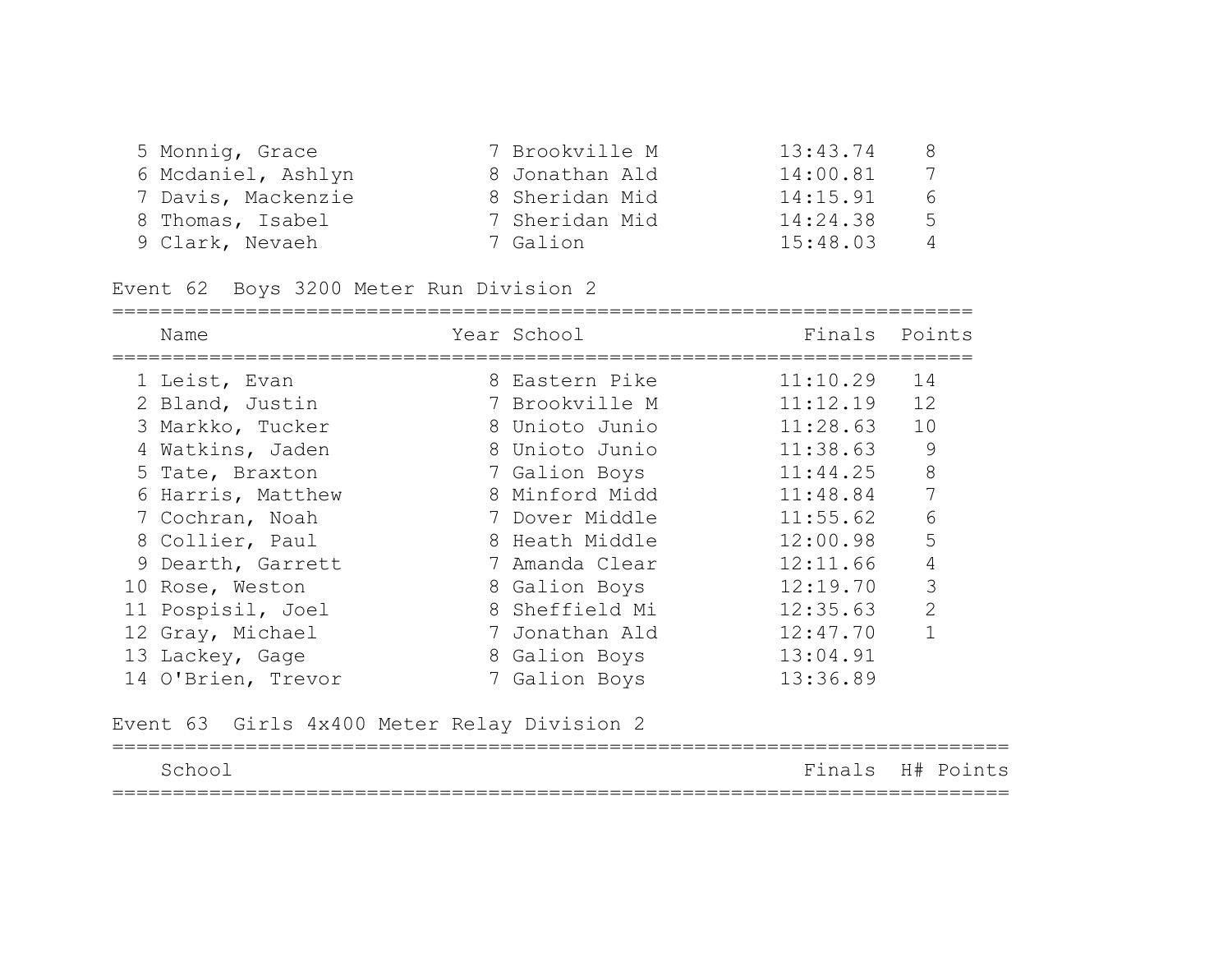1 Wickliffe Middle School 4:34.52 1 14 1) Banks, Joelle 8 2) Riedthaler, Jaclyn 8 3) Riedthaler, Sarah 8 (4) Bala, Ravenna 8 2 Jonathan Alder Junior High Sch 1997 12 1) Scott, Chloe 7 2) Kaltenbach, Hunter 8 3) Bourquin, Sydney 7 (4) Wiley, Sara 8 3 Fostoria Middle School 4:40.77 1 10 1) Sheets, Macey 7 2) James, Alice 8 3) Hickle, Bri 8 4) Jones, Tonique 8 4:44.44 1 9 1) Hoam, Shyla 8 2) Conner, Sari 8 3) Vandervort, Brianna 8 4) Thomas, Nicole 7 5 Dayton Dunbar 4:47.29 1 8 1) Gooden, Zaria 8 2) Parker, Heaven 8 3) Clark, Amari 7 (4) Scates, Juleann 8 6 New Richmond Middle School 4:47.98 1 7 1) Biehle, Caitie 8 2) Nehls, Jocelyn 8 3) Young, Cheyenne 8 4) Fagan, Addie 7 7 Woodward Career Technical JR H 4:55.17 2 6 1) Lawson, Tiara 8 2) Devaughn-miller, Amani 8 3) Hall, Azarea 8 4) White, Ke'lazea 8 8 Meadowdale Lady Lions 1:55.55 1 5 1) Seege, Jailyn 7 2) Maroin, Jayla 8 3) Bratchette, Kyleen 4) Wheaton, Daviana 9 Greenon Junior High 1990 and 1990 and 1990 and 4:59.45 and 4:59.45 and 4:59.45 and 4:59.45 and 4:59.45 and 4:59.45 and 4:59.45 and 4:59.45 and 4:59.45 and 4:59.45 and 4:59.45 and 4:59.45 and 4:59.45 and 4:59.45 and 4:59. 1) See, Jordan 8 2) Fagan, Madyson 8 3) Butler, Caiden 8 4) Gibreath, Maren 8 10 St. Gertrude 5:13.48 1 3 1) Shim, Isabel 8 2) Smith, Sarah 8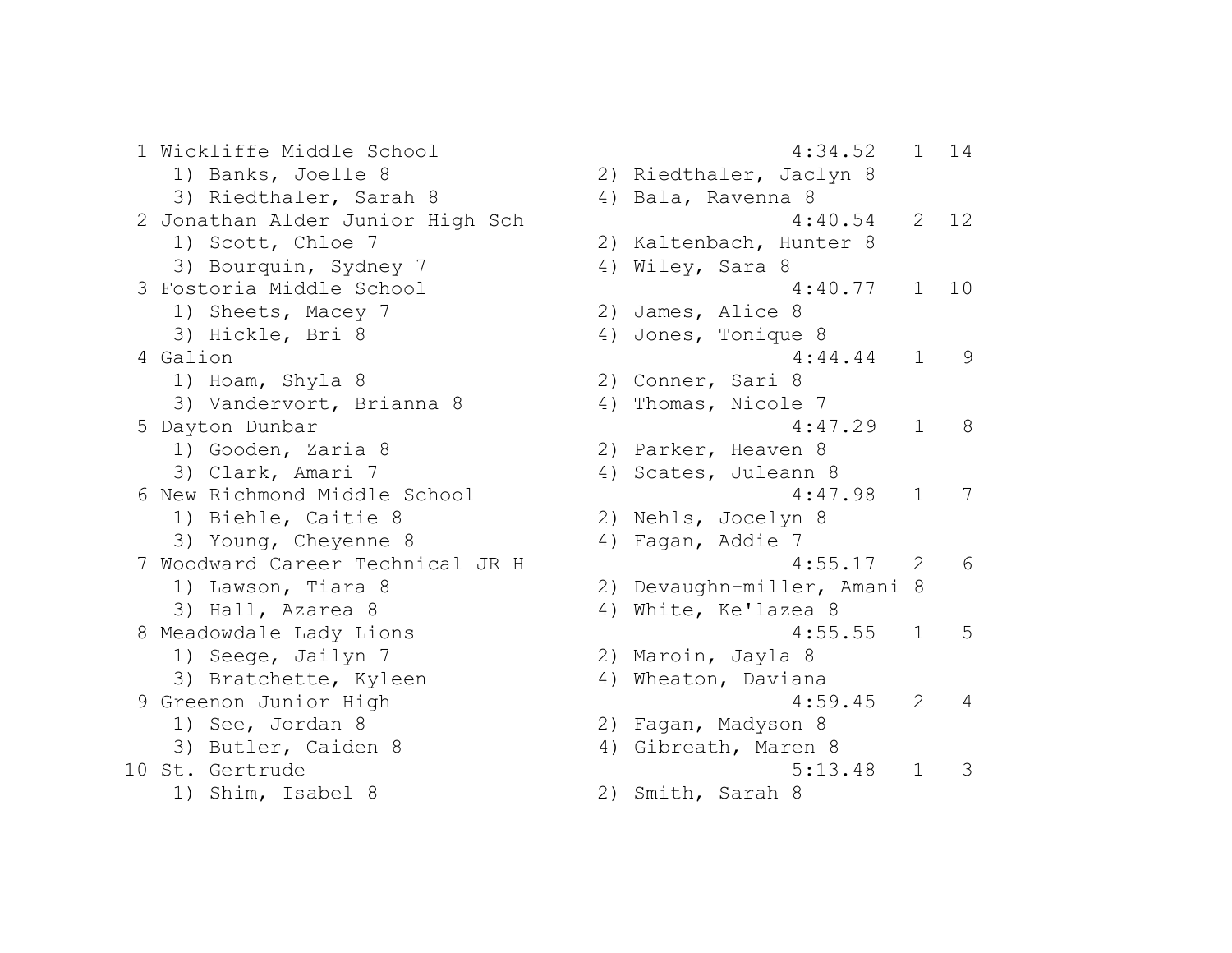==========================================================================

Event 64 Boys 4x400 Meter Relay Division 2

| School                       |    | Finals H# Points         |                  |          |
|------------------------------|----|--------------------------|------------------|----------|
| 1 Galion Boys                |    | 3:55.70                  |                  | $2 \t14$ |
| 1) Guinther, Spencer 8       |    | 2) Alsip, Isaiah 7       |                  |          |
| 3) Anderson, Zhamir 8        |    | 4) Barker, Evan 7        |                  |          |
| 2 Meadowdale Lion            |    | 3:57.56                  |                  | $2 \t12$ |
| 1) Lett-mason, Cazhaun 8     |    | 2) Jennings, Logan 8     |                  |          |
| 3) Ware, Jlaron 8            |    | 4) Rapply, Rodney 8      |                  |          |
| 3 Graham Local Middle School |    | 3:57.95                  | $\mathbf{1}$     | 10       |
| 1) Oder, Brady 8             |    | 2) Flora, Matthew 8      |                  |          |
| 3) Bailey, Tylar 7           |    | 4) Hughes, Mark 8        |                  |          |
| 4 Salem                      |    | 3:59.53                  | $\mathbf{1}$     | 9        |
| 1) Johnson, Turner 8         |    | 2) Williams, Tre' 8      |                  |          |
| 3) Berger, Tyler 8           | 4) | Double, Trey 8           |                  |          |
| 5 River View                 |    | 4:00.06                  | $\mathbf{1}$     | 8        |
| 1) Martin, Andrew 7          |    | 2) Cameron, Isaiah 8     |                  |          |
| 3) Edgell, Tallon 8          |    | 4) Hammond, R.J. 8       |                  |          |
| 6 Wickliffe MS Boys          |    | 4:00.17                  | $\mathbf{1}$     | 7        |
| 1) Alemagno, Nathaniel 8     |    | 2) Abramczyk, Jonathan 8 |                  |          |
| 3) Berry, Brandon 8          |    | 4) Brown, Neshawn 8      |                  |          |
| 7 Milton-Union Middle School |    | 4:03.04                  | 2                | 6        |
| 1) Hetzler, Dalton 8         |    | 2) Grove, Robbie 8       |                  |          |
| 3) Brandon, Austin 8         | 4) |                          |                  |          |
| 8 Jonathan Alder Junior High |    | 4:07.44                  | $\sum_{i=1}^{n}$ | 5        |
| 1) Boggs, Clayton 8          |    | 2) Hicks, Zachary 7      |                  |          |
|                              |    |                          |                  |          |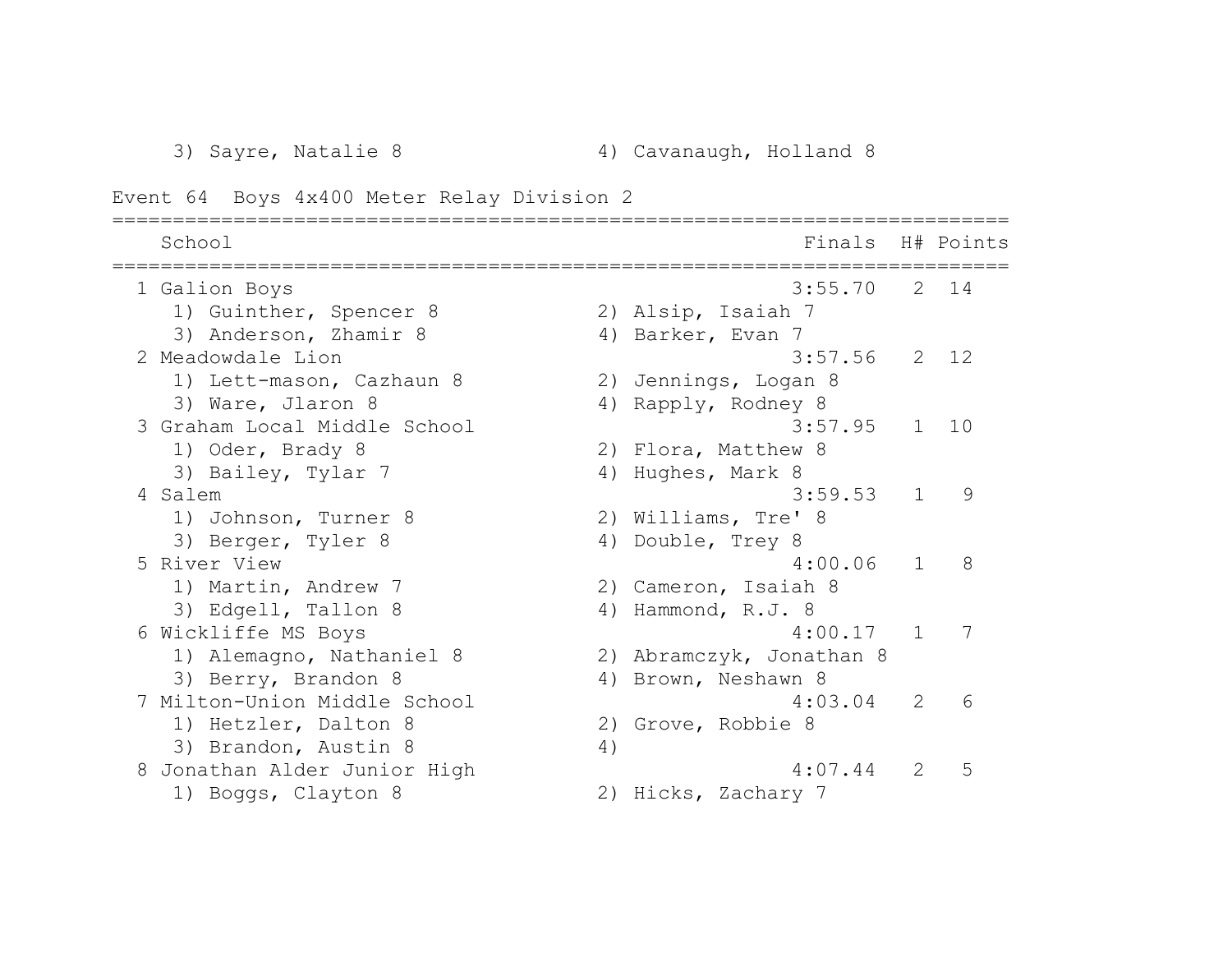3) Lumpkin, Tanner 8 4) Damron, Devin 8 9 New Richmond Middle School 4:16.12 1 4 1) Bingham, Vinny 8 2) Hance, Mason 8 3) Horgan, Herwins 8 4) Delisle, Griffin 8 10 Indian Valley Middle School 4:20.99 1 3 1) Parsley, Seth 8 2) Morrison, Levi 8 3) Killin, Michael 8 4) Wise, Calvin 7 11 Beachwood Middle School 4:22.24 2 2 1) Schmidt, Michael 8 2) Goldman, Eli 8 3) Gaines-smith, Langston 7 (4) Gill, Jaivir 8 12 St Gertrude's School 4:22.77 1 1 1) Buck, Jonathan 8 2) Miller, Craig 8 3) Taylor, Noah 7 4) Shim, Ethan 8 13 Greeneview Intermediate 4:25.98 2 1) Hoyle, Wade 8 2) Marcum, Reece 6 3) Wilson, Collin 8 4) Clevenger, Nick 8 14 Amanda Clearcreek 4:28.77 2 1) Drake, Garrett 8 2) Shamblin, Jake 7

3) Dearth, Garrett 7 (4) Hicks, Kyle 7

Event 65 Girls Long Jump Division 2

| Name                  | Year School    | Finals Points |    |
|-----------------------|----------------|---------------|----|
| 1 Moore, Amisha       | 8 Girard Junio | $15 - 00.00$  | 14 |
| 2 Hall, Tori          | 8 Fairland Mid | $14 - 06.50$  | 12 |
| 3 Kelley, T'Kayla     | 8 Harding Midd | $14 - 04.50$  | 10 |
| 4 Huff, Maylea        | 7 Vinton Count | $J14 - 04.50$ | 9  |
| 5 Mccarthy, Mackenzie | 7 Manchester M | $14 - 03.50$  | 8  |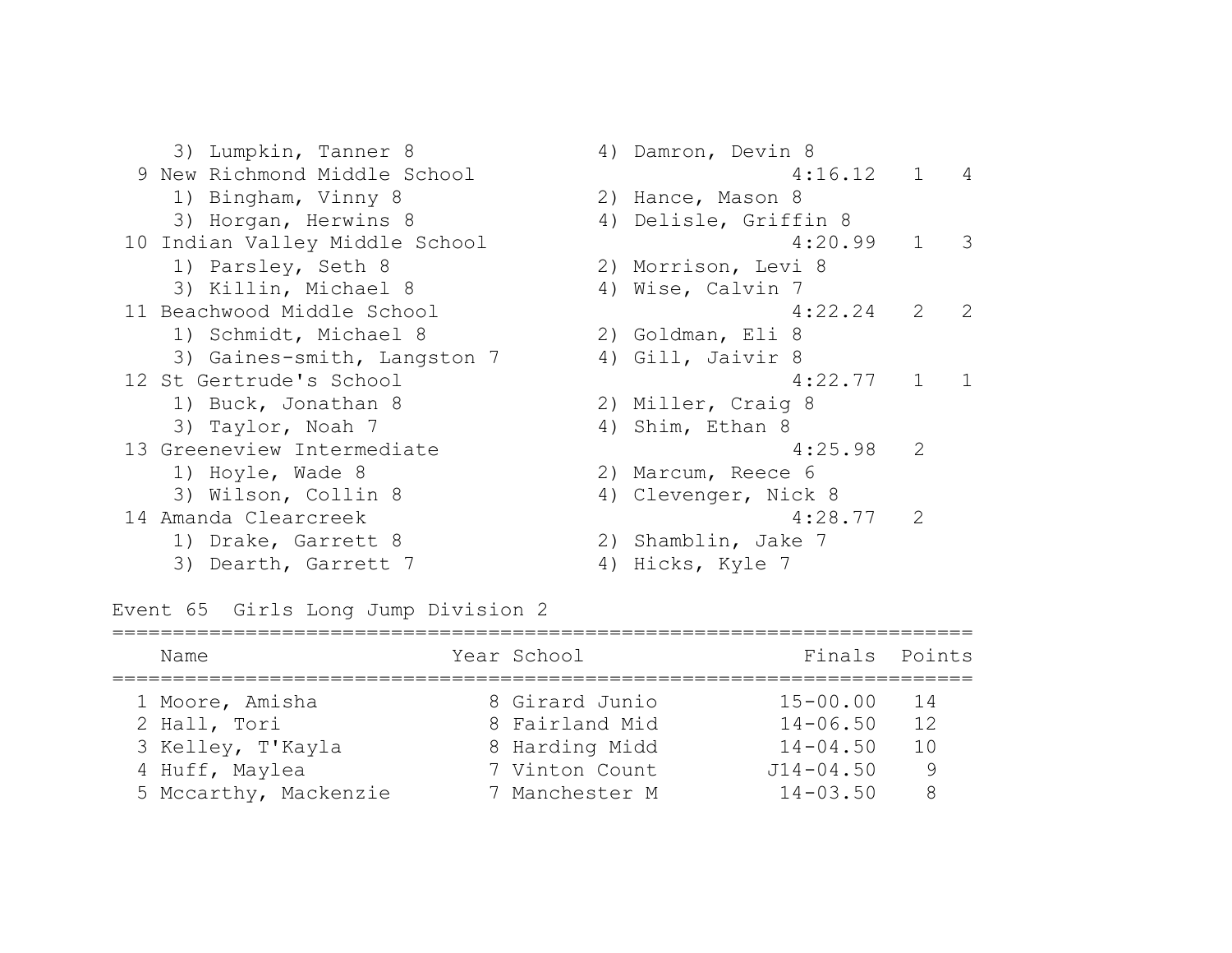| 6 Frazier, Brooke      | 8 New Richmond | $13 - 11.50$  | 7              |
|------------------------|----------------|---------------|----------------|
| 7 Cosey, Brooklyn      | 7 Galion       | $13 - 09.00$  | 6              |
| 8 Springer, Leah       | 7 Marlington M | $13 - 08.50$  | 5              |
| 9 Gambrell, Ayla       | 7 Beachwood Mi | $13 - 03.50$  | $\overline{4}$ |
| 10 Amburgey, Alyssa    | 8 Madison Juni | $J13 - 03.50$ | 3              |
| 11 Hoam, Shyla         | 8 Galion       | $J13 - 03.50$ | 2              |
| 12 Oswald, Jalyn       | 8 Galion       | $12 - 10.00$  | $\mathbf{1}$   |
| 13 Hurst, Emma         | 8 Bloom-Carrol | $12 - 09.50$  |                |
| 15 Morgan, Brooke      | 8 Garfield Mid | $12 - 08.00$  |                |
| 15 Smith, Sarah        | 8 St. Gertrude | $12 - 08.00$  |                |
| 16 Urig, Macy          | 8 Sailorway Mi | $J12 - 08.50$ |                |
| 17 Kirksey, Kamri      | 8 Woodward Car | $12 - 06.00$  |                |
| 18 Maroin, Jayla       | 8 Meadowdale L | $12 - 01.00$  |                |
| 19 Juarez, Lydia       | 8 Galion       | $12 - 00.25$  |                |
| 20 Suddendorf, Kathryn | 8 St. Gertrude | $11 - 07.00$  |                |
| 21 Christopher, Tiajah | 7 Woodward Car | $11 - 03.50$  |                |
| 22 Sayre, Natalie      | 8 St. Gertrude | $11 - 02.75$  |                |
| 23 Williams, N`kayla   | 8 Meadowdale L | $8 - 04.75$   |                |

Event 66 Boys Long Jump Division 2

| Name                 | Year School    | Finals Points |    |
|----------------------|----------------|---------------|----|
| 1 Pettway, Isaac     | 8 Wickliffe MS | $19 - 02.50$  | 14 |
| 2 Pfeil, Jonah       | 8 Sailorway Mi | $18 - 02.75$  | 12 |
| 3 Anderson, Zhamir   | 8 Galion Boys  | $18 - 01.50$  | 10 |
| 4 Hairston, Delmario | 8 Richmond Hts | $17 - 10.25$  | 9  |
| 5 Riley, Justin      | 8 Utica Junior | $17 - 08.25$  | 8  |
| 6 Eligon, Ryan       | 8 St Aloysius  | $17 - 00.00$  |    |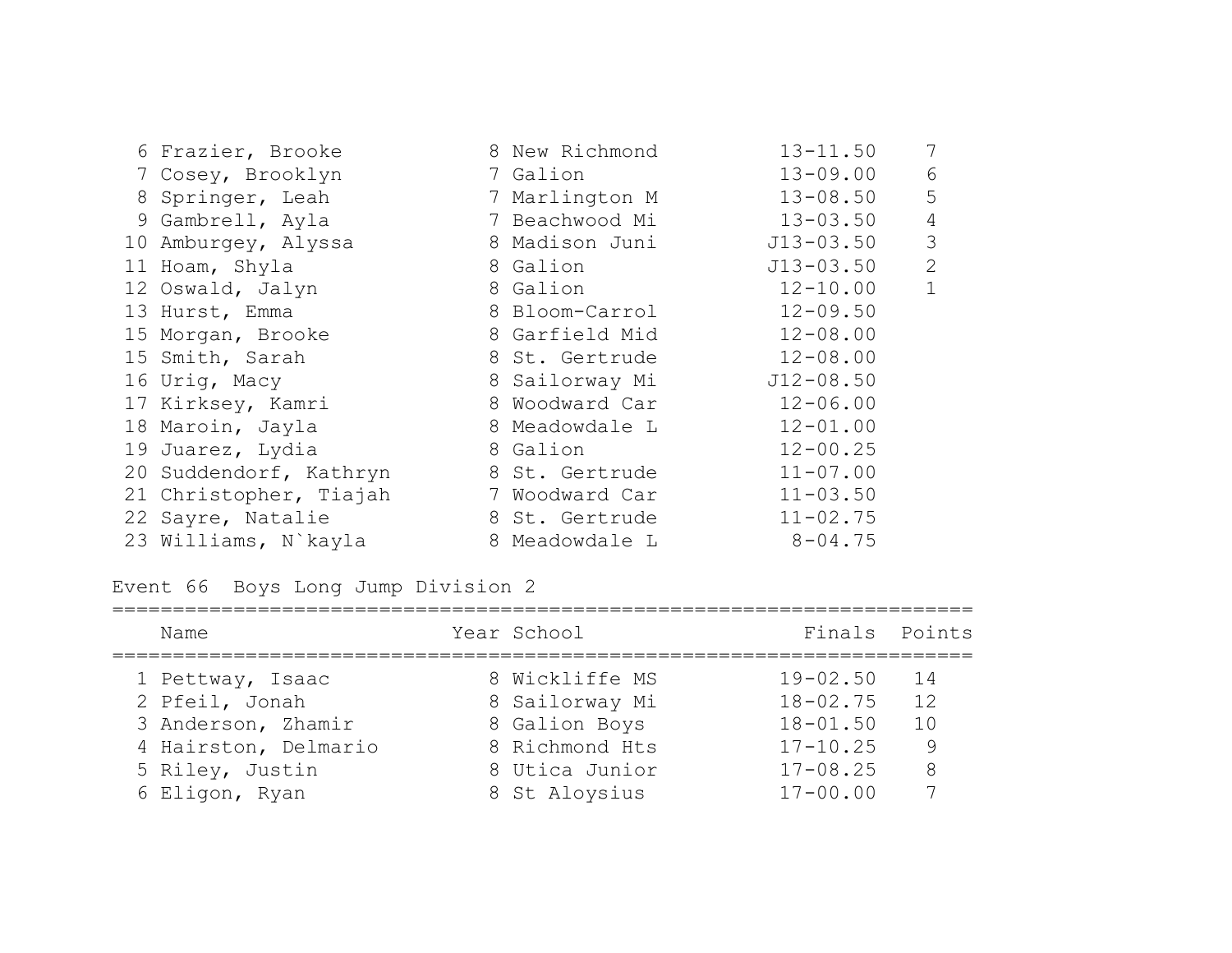| 7 Hetzler, Dalton 8 Milton-Union                                                                                                                       |                         | $16 - 11.75$ | 6             |
|--------------------------------------------------------------------------------------------------------------------------------------------------------|-------------------------|--------------|---------------|
|                                                                                                                                                        |                         |              | 4.50          |
| 8 Queen, Max                            8 South Vienna                16-09.50<br>8 Allie, Walton                 8 Labrae Middl              16-09.50 |                         |              | 4.50          |
| 10 Holmer, Jacob 8 Bellevue Mid 16-08.75                                                                                                               |                         |              | $\mathcal{S}$ |
| 11 Hartle, Cory 8 Keystone Mid                                                                                                                         |                         | $16 - 08.25$ | $\mathbf{2}$  |
| 12 Kallas, Jeffrey 7 Van Wert Mid 16-07.25                                                                                                             |                         |              | $\mathbf{1}$  |
| 13 Cannon, Jarod                                                                                                                                       | 8 Salem 16-05.50        |              |               |
| 14 Jenkins, Matthew 8 Clermont Nor 16-03.25                                                                                                            |                         |              |               |
| 15 Windbigler, Holden 8 Galion Boys 16-03.00                                                                                                           |                         |              |               |
| 16 Lindenmuth, J.T 7 Greeneview I 15-09.75                                                                                                             |                         |              |               |
|                                                                                                                                                        |                         |              |               |
| 16 Rapply, Rodney 8 Meadowdale L 15-09.75<br>18 Dann, Josiah 8 Northridge M 15-06.50                                                                   |                         |              |               |
| 19 Ware, Jlaron 8 Meadowdale L 15-04.00                                                                                                                |                         |              |               |
| 20 Hoffman, Steven 8 Galion Boys 515-04.00                                                                                                             |                         |              |               |
| 21 Printy, Joe 8 Perkins Midd 15-03.50                                                                                                                 |                         |              |               |
| 22 Nemitz, Skyler 8 Perkins Midd 15-01.75                                                                                                              |                         |              |               |
| 23 Mackey, Marwan 8 Meadowdale L 15-00.50                                                                                                              |                         |              |               |
| 24 Josph, Alphonse Meadowdale L 15-00.00                                                                                                               |                         |              |               |
| 25 Bugada, John Paul 7 St Gertrude' 14-07.00                                                                                                           |                         |              |               |
| 26 Lehwald, Josh                                                                                                                                       | 8 Salem 14-05.50        |              |               |
| 27 Cockerill, Ethan 8 Greenfield M 14-05.25                                                                                                            |                         |              |               |
| 28 Barnett, Devin 7 River View 14-04.75                                                                                                                |                         |              |               |
| 28 Reynolds, Cai 8 New Lexingto 14-04.75                                                                                                               |                         |              |               |
| 30 Schmidt, Michael 8 Beachwood Mi 14-03.75                                                                                                            |                         |              |               |
| 31 Schoonover, Owen 7 Shawnee Midd 14-03.50                                                                                                            |                         |              |               |
| 31 Drake, Tyler                                                                                                                                        | 8 Keystone Mid 14-03.50 |              |               |
|                                                                                                                                                        |                         |              |               |
| 33 Taylor, Noah 13-09.25<br>34 Rogers, Alex 13-09.25<br>8 Bellevue Mid 13-03.50                                                                        |                         |              |               |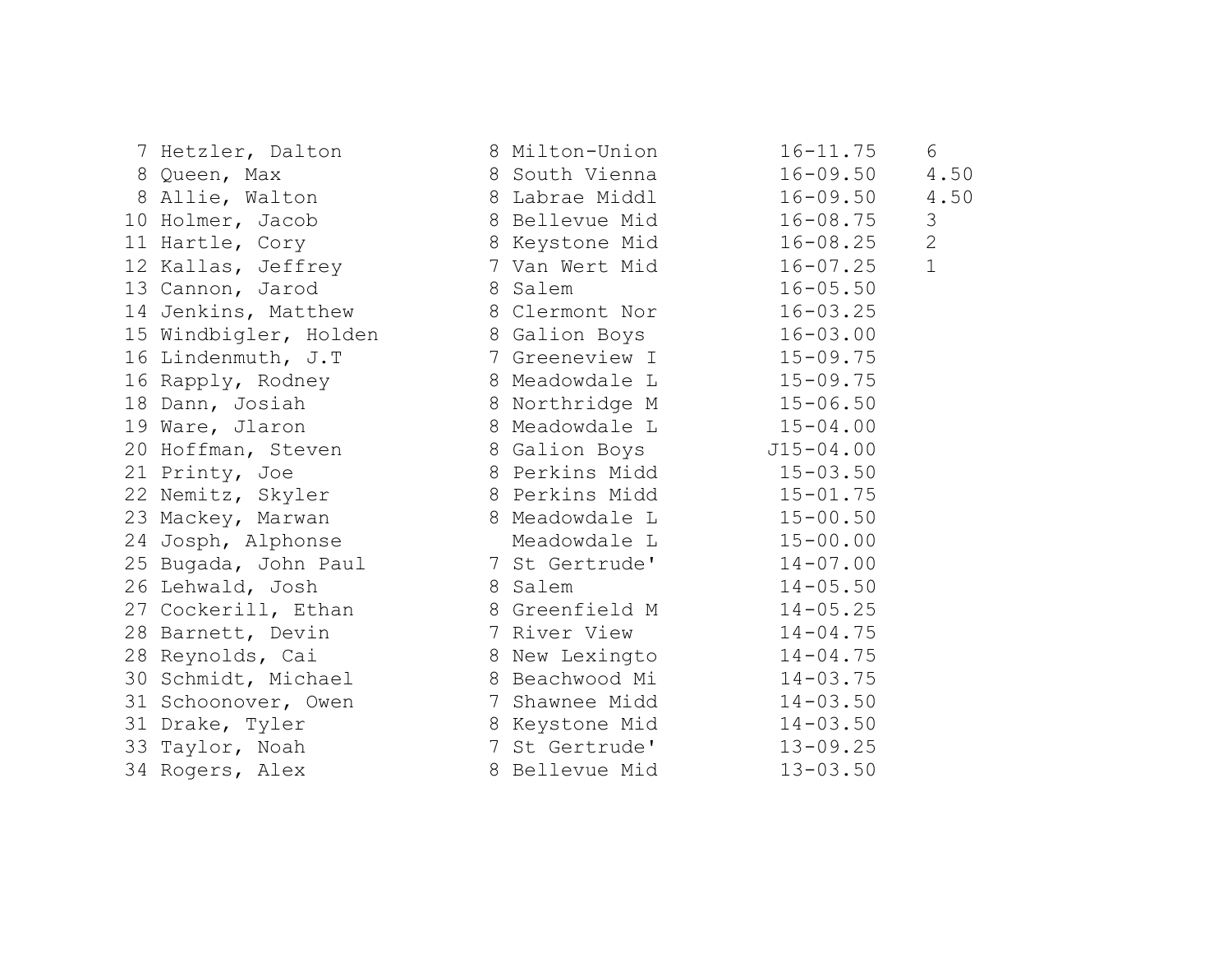Event 67 Girls Pole Vault Division 2

| Name                | Year School    | Finals       | Points |
|---------------------|----------------|--------------|--------|
| 1 Lax, Karlie       | 8 Orrville Mid | $9 - 06.00$  | 14     |
| 2 Bogard, Erin      | 8 Barlow-Vince | J9-06.00     | 12     |
| 3 Lambert, Alexa    | 8 Orrville Mid | $9 - 00.00$  | 10     |
| 4 Shasteen, Madelyn | 8 Upper Sandus | $J9 - 00.00$ | 9      |
| 5 Amburgey, Alyssa  | 8 Madison Juni | $8 - 06.00$  | 8      |
| 6 Myers, Kerrigan   | 7 Galion       | $8 - 00.00$  | 7      |
| 7 Cooper, Kiley     | 8 Clermont Nor | $7 - 06.00$  | 6      |
| 8 Moses, Chloe      | 8 Chippewa Mid | $J7 - 06.00$ | 5      |
| 9 Young, Cheyenne   | 8 New Richmond | $J7 - 06.00$ | 4      |
| 10 Urig, Macy       | 8 Sailorway Mi | $J7 - 06.00$ | 3      |
| 11 Ogg, Olivia      | 7 Lakewood Mid | $6 - 06.00$  | 1.50   |
| 11 Deuitch, Julia   | 7 Finneytown M | $6 - 06.00$  | 1.50   |
| 13 Varner, Camryn   | 7 Pleasant Mid | $J6 - 06.00$ |        |
| 14 Pollard, Sydney  | 7 London Middl | $6 - 00.00$  |        |
| 15 Marshall, Emma   | 6 Fairland Mid | $5 - 06.00$  |        |

# Event 68 Boys Pole Vault Division 2

| Name              | Year School    | Finals Points |     |
|-------------------|----------------|---------------|-----|
| 1 Wigal, Landon   | 8 Warren Eleme | $12 - 00.00$  | 14  |
| 2 Anderson, Josh  | 8 New Richmond | $11 - 00.00$  | 12  |
| 3 Knight, Kelby   | 8 Galion Boys  | $10 - 06.00$  | 1 O |
| 4 Szigeti, A. J.  | 8 Fassett Midd | $10 - 00.00$  | 9   |
| 5 Troxell, Scotty | 8 New Richmond | $9 - 06.00$   | 8   |
|                   |                |               |     |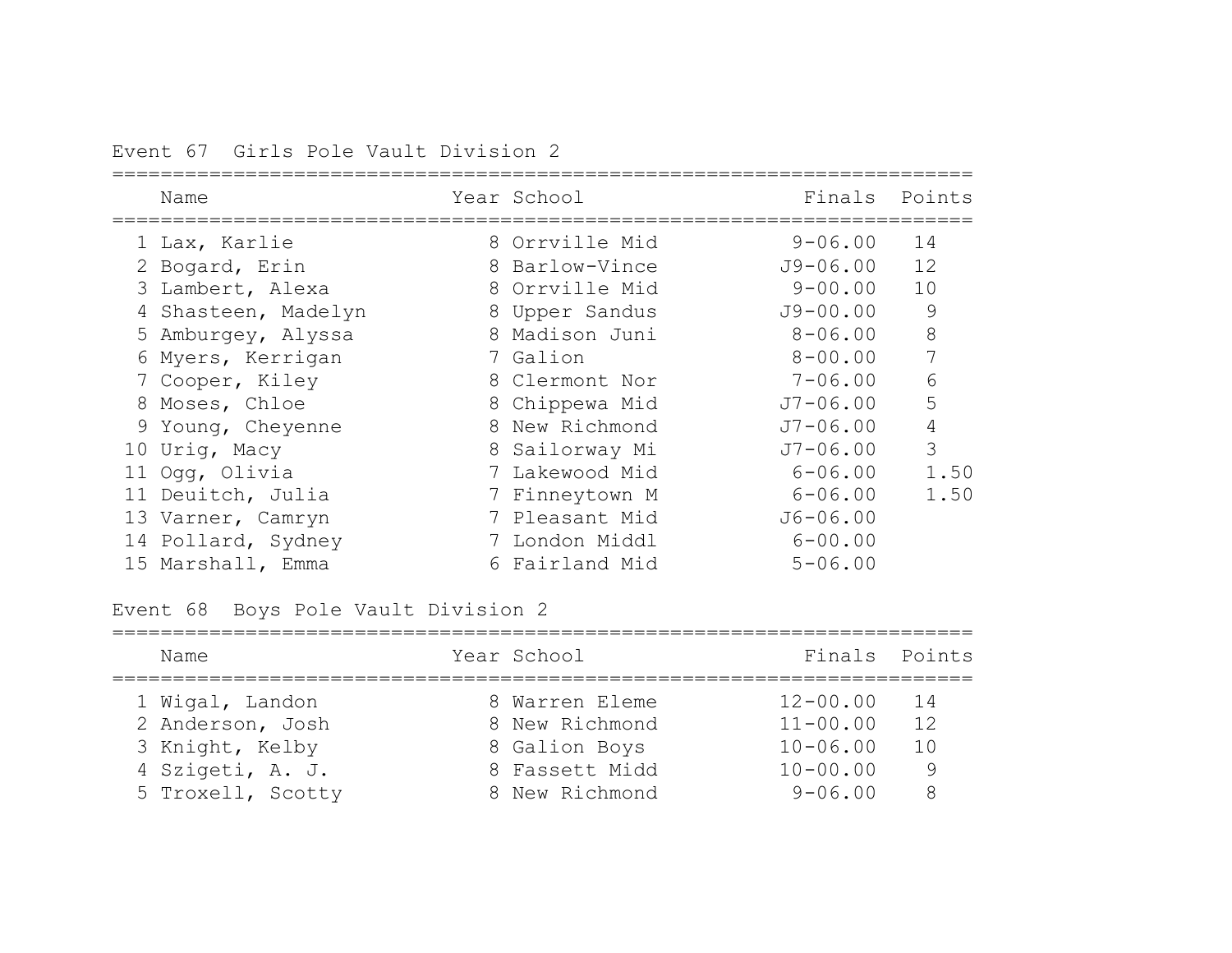| 6 Salmon, Lucas         | 8 Perkins Midd | $9 - 00.00$  | 6.50 |
|-------------------------|----------------|--------------|------|
| 6 Cantrell, Cade        | 8 Nelsonville- | $9 - 00.00$  | 6.50 |
| 8 Wells, Wyatt          | 8 Pleasant Mid | $J9 - 00.00$ | 5    |
| 9 Gostomsky, Connor     | 8 Milton-Union | $J9 - 00.00$ | 4    |
| 10 Cockerill, Ethan     | 8 Greenfield M | $8 - 06.00$  | 3    |
| 11 Rose, Weston         | 8 Galion Boys  | $6 - 00.00$  | 2    |
| -- Jackson, Timmy       | 8 Lakewood Mid | NH           |      |
| -- Mitchell, jr., Burke | 8 Mc Pherson M | NH           |      |
| -- Tate, Braxton        | 7 Galion Boys  | NH           |      |

# Event 69 Girls High Jump Division 2

| Name                      |               | Year School    | Finals       | Points        |
|---------------------------|---------------|----------------|--------------|---------------|
| 1 Marshall, Allie         |               | 8 Fairland Mid | $5 - 04.00$  | 14            |
| 2 Nye, Madelyn            |               | 8 Bloom-Carrol | $5 - 00.00$  | 12            |
| 3 Leonard, Reagan         |               | 8 Bethel Tate  | $4 - 10.00$  | 10            |
| 4 Nelson, Kerrington      |               | 8 Pleasant Mid | $J4 - 10.00$ | 9             |
| 5 Conley, Katie           |               | 8 Upper Sandus | $J4 - 10.00$ | 8             |
| 6 Bloomer, Peyton         |               | 8 Oak Harbor M | $4 - 08.00$  | 6             |
| 6 Evard, Kendall          |               | 8 Chippewa Mid | $4 - 08.00$  | 6             |
| 6 Wagoner, Ashley         |               | 8 St Matthew - | $4 - 08.00$  | 6             |
| 9 Young, Taygan           |               | 8 Utica Junior | $J4 - 08.00$ | 4             |
| 10 Devaughn-miller, Amani |               | 8 Woodward Car | $4 - 06.00$  | 3             |
| 11 Myers, Kerrigan        |               | Galion         | $4 - 04.00$  | $\mathcal{P}$ |
| 12 Garrett, Natalie       |               | 7 Immaculate C | $4 - 02.00$  |               |
| 13 Christopher, Tiajah    | $\frac{1}{2}$ | Woodward Car   | $J4 - 02.00$ |               |
| -- Love, Demeka           |               | 7 Meadowdale L | ΝH           |               |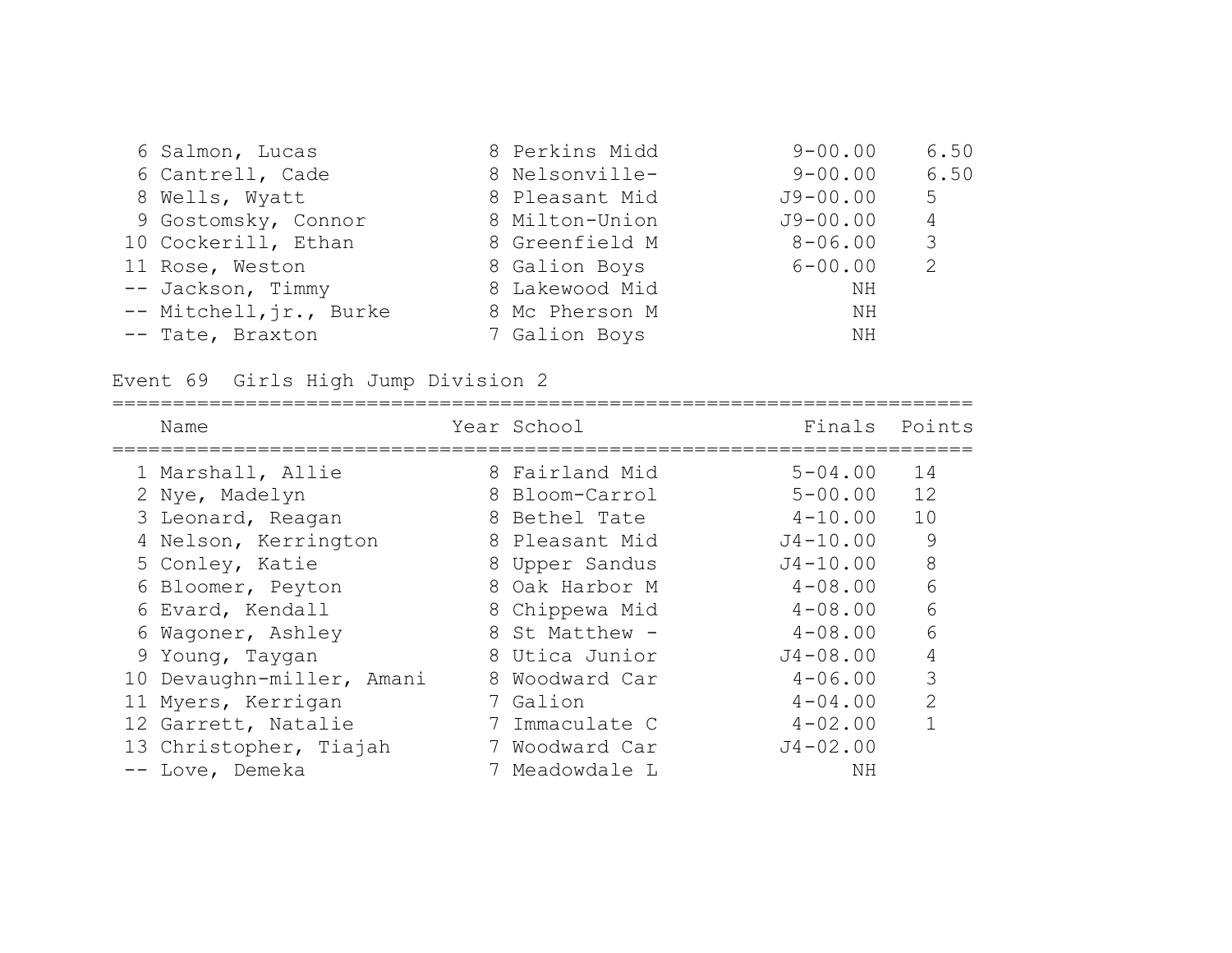Event 70 Boys High Jump Division 2

| Name                 | Year School    | Finals       | Points         |
|----------------------|----------------|--------------|----------------|
| 1 Stine, Cameron     | 8 Shelby Middl | $6 - 00.00$  | 14             |
| 2 Gieseler, Uriah    | 8 Shelby Middl | J6-00.00     | 12             |
| 3 Johnson, Turner    | 8 Salem        | $5 - 06.00$  | 10             |
| 4 Nesselroad, Deric  | 8 Morgan Junio | $J5 - 06.00$ | 9              |
| 5 Black, Davis       | 8 Meadowbrook  | $5 - 04.00$  | $8\,$          |
| 6 Thompson, Noah     | 8 St Matthew - | $J5 - 04.00$ | 6.50           |
| 6 Printy, Joe        | 8 Perkins Midd | $J5 - 04.00$ | 6.50           |
| 8 Grude, Beau        | 8 South Amhers | $J5 - 04.00$ | 4.50           |
| 8 Pfeil, Jonah       | 8 Sailorway Mi | $J5 - 04.00$ | 4.50           |
| 10 Stombaugh, Richie | 8 Bellevue Mid | $J5 - 04.00$ | $\mathfrak{Z}$ |
| 11 Hickey, Nate      | 8 Shawnee Midd | $J5 - 04.00$ | $\overline{2}$ |
| 12 Mcculley, Paul    | 8 New Richmond | $J5 - 04.00$ | $\mathbf 1$    |
| 13 Warren, Sam       | 8 Bay Middle S | $5 - 02.00$  |                |
| 14 Hoffman, Steven   | 8 Galion Boys  | $J5 - 02.00$ |                |
| 15 Jackson, Timmy    | 8 Lakewood Mid | $5 - 00.00$  |                |
| 16 Mcelligott, Jack  | 8 Galion Boys  | $4 - 10.00$  |                |
| 16 Ware, Jlaron      | 8 Meadowdale L | $4 - 10.00$  |                |
| 18 Lackey, Gage      | 8 Galion Boys  | $J4 - 10.00$ |                |
| 18 Josph, Alphonse   | Meadowdale L   | $J4 - 10.00$ |                |
| 20 Oder, Brady       | 8 Graham Local | $J4 - 10.00$ |                |
| 21 Wilbur, Chad      | 8 Indian Valle | $4 - 08.00$  |                |
| -- Collins, Branson  | 8 Washington M | NH           |                |
| -- Rivera, Nicholas  | 7 Immaculate C | NH           |                |

Event 71 Girls Shot Put Division 2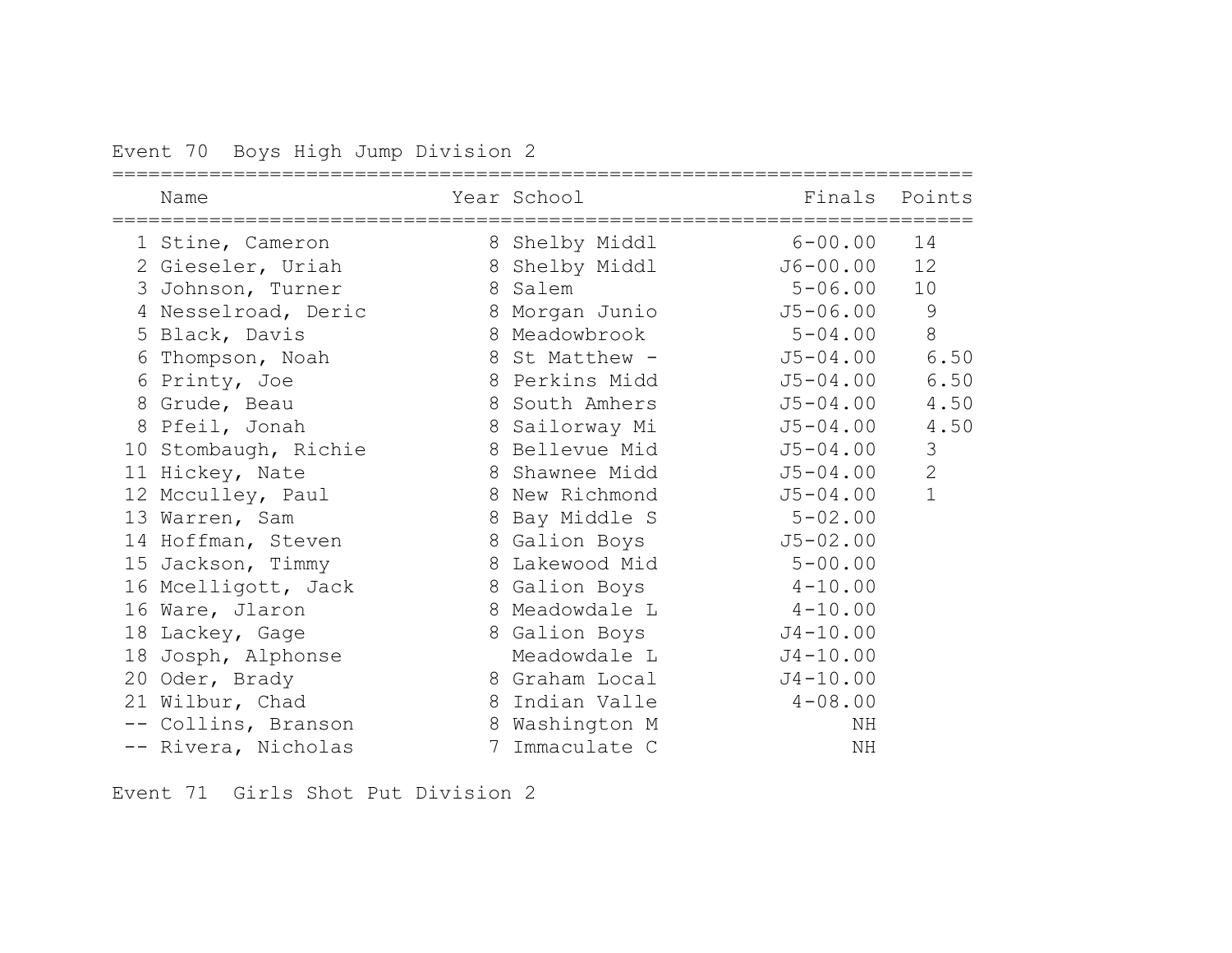|   | Name                  | Year School<br>------------------------------- | Finals Points |                 |
|---|-----------------------|------------------------------------------------|---------------|-----------------|
|   | 1 Miller, Chloe       | 8 Liberty-Bent                                 | $39 - 10.25$  | 14              |
|   | 2 Smith, Taylor       | 8 Washington M                                 | $39 - 06.50$  | 12              |
|   | 3 Stefan, Taylor      | 8 Keystone Mid                                 | $39 - 05.25$  | 10              |
| 4 | Wagner, Jackie        | 8 Fairland Mid                                 | $38 - 05.00$  | $\mathcal{G}$   |
|   | 5 Bentley, Alivia     | 8 Bell-Herron                                  | $38 - 02.50$  | 8               |
|   | 6 Warner, Ashton      | 8 Indian Valle                                 | $38 - 00.50$  | 7               |
| 7 | Young, Taygan         | 8 Utica Junior                                 | $37 - 08.25$  | $6\phantom{.}6$ |
|   | 8 Mowen, Becca        | 8 Eaton Middle                                 | $36 - 00.50$  | 5               |
|   | 9 Sinclair, Kasidee   | 8 Galion                                       | $35 - 11.50$  | $\overline{4}$  |
|   | 10 Hopson, Kaila      | 7 Meadowdale L                                 | $34 - 10.50$  | 3               |
|   | 11 Fogan, Shelby      | 8 Bellefontain                                 | $34 - 10.00$  | $\overline{2}$  |
|   | 12 Wigal, Jacelyn     | 8 Philo Junior                                 | $34 - 08.75$  | $\mathbf{1}$    |
|   | 13 Ettinger, Kaelin   | 8 La Muth Midd                                 | $34 - 03.50$  |                 |
|   | 14 Thompson, Ali      | 8 Bloom-Carrol                                 | $34 - 01.50$  |                 |
|   | 15 Boyd, Emma         | 8 Brookville M                                 | $33 - 00.25$  |                 |
|   | 16 Barr, Kaila        | 8 Waverly Nort                                 | $32 - 11.00$  |                 |
|   | 17 Marx, Caitlyn      | 8 Salem Junior                                 | $32 - 07.00$  |                 |
|   | 18 Moser, Sandra      | 8 Jonathan Ald                                 | $32 - 06.00$  |                 |
|   | 19 Harper, Ciera      | 7 Galion                                       | $31 - 11.50$  |                 |
|   | 20 Alford, Tiffany    | 8 River View                                   | $31 - 00.00$  |                 |
|   | 21 Racadio, Evie      | 8 St. Gertrude                                 | $30 - 05.50$  |                 |
|   | 22 Young, Sophia      | 7 Summit Count                                 | $30 - 05.00$  |                 |
|   | 23 Bratchette, Kyleen | Meadowdale L                                   | $30 - 01.00$  |                 |
|   | 24 Aronhalt, Mallory  | 7 River View                                   | $29 - 09.50$  |                 |
|   | 25 Clay, Kirsten      | 7 Van Wert Mid                                 | $28 - 00.00$  |                 |
|   | 26 Binns, Shannon     | 8 Grand Valley                                 | $27 - 10.50$  |                 |
|   |                       |                                                |               |                 |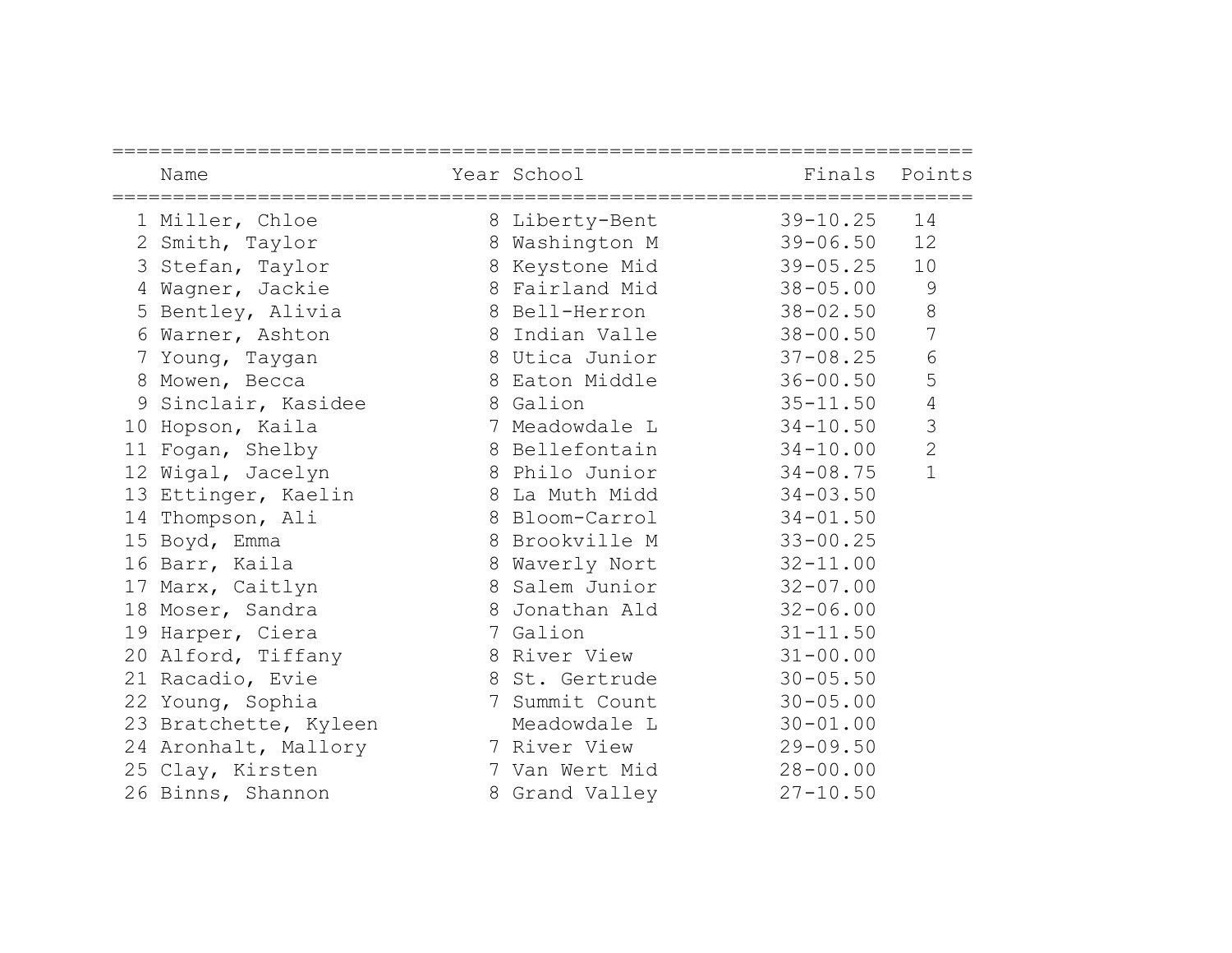| 27 Bentley, Amanda    | 7 Bell-Herron  | $26 - 11.00$ |
|-----------------------|----------------|--------------|
| 28 Lytle, Jody        | 8 New Richmond | $26 - 08.75$ |
| 29 Roell, Megan       | 7 Preble Shawn | $26 - 03.00$ |
| 30 Atkins, Tycia      | 8 Woodward Car | $22 - 02.50$ |
| 31 Blackburn, Lalasha | 8 Woodward Car | $21 - 11.50$ |
| 32 Hall, Azarea       | 8 Woodward Car | $21 - 00.25$ |
| 33 White, Ke'lazea    | 8 Woodward Car | $19 - 09.25$ |

Event 72 Boys Shot Put Division 2

| Name                 | Year School    | Finals Points |    |
|----------------------|----------------|---------------|----|
| 1 Kaminski, Evan     | 8 Brookville M | $49 - 07.00$  | 14 |
| 2 Crawford, Jacob    | 8 Eastwood Mid | $48 - 07.00$  | 12 |
| 3 Riedinger, Adam    | 8 Northwestern | $47 - 07.00$  | 10 |
| 4 Jackson, J'Andre   | 8 Perkins Midd | $46 - 09.00$  | 9  |
| 5 Clay, Austin       | 8 Van Wert Mid | $46 - 07.00$  | 8  |
| 6 Fertig, Erik       | 8 Eastwood Mid | $45 - 07.00$  | 7  |
| 7 Beale, Garrett     | 8 Sheffield Mi | $44 - 07.00$  | 6  |
| 8 Stoneburner, Jaron | 8 Greeneview I | $43 - 07.00$  | 5  |
| 9 Holida, Joshua     | 8 Willard Midd | $42 - 07.00$  |    |
| 10 Hale, Blake       | 7 Utica Junior | $41 - 07.00$  | 3  |

Event 73 Girls Discus Throw Division 2

| Name               |  | Year School    | Finals Points |  |
|--------------------|--|----------------|---------------|--|
| 1 Wagner, Jackie   |  | 8 Fairland Mid | 100-05 14     |  |
| 2 Tucker, Hayliegh |  | 8 Lexington Ju | $97 - 04$ 12  |  |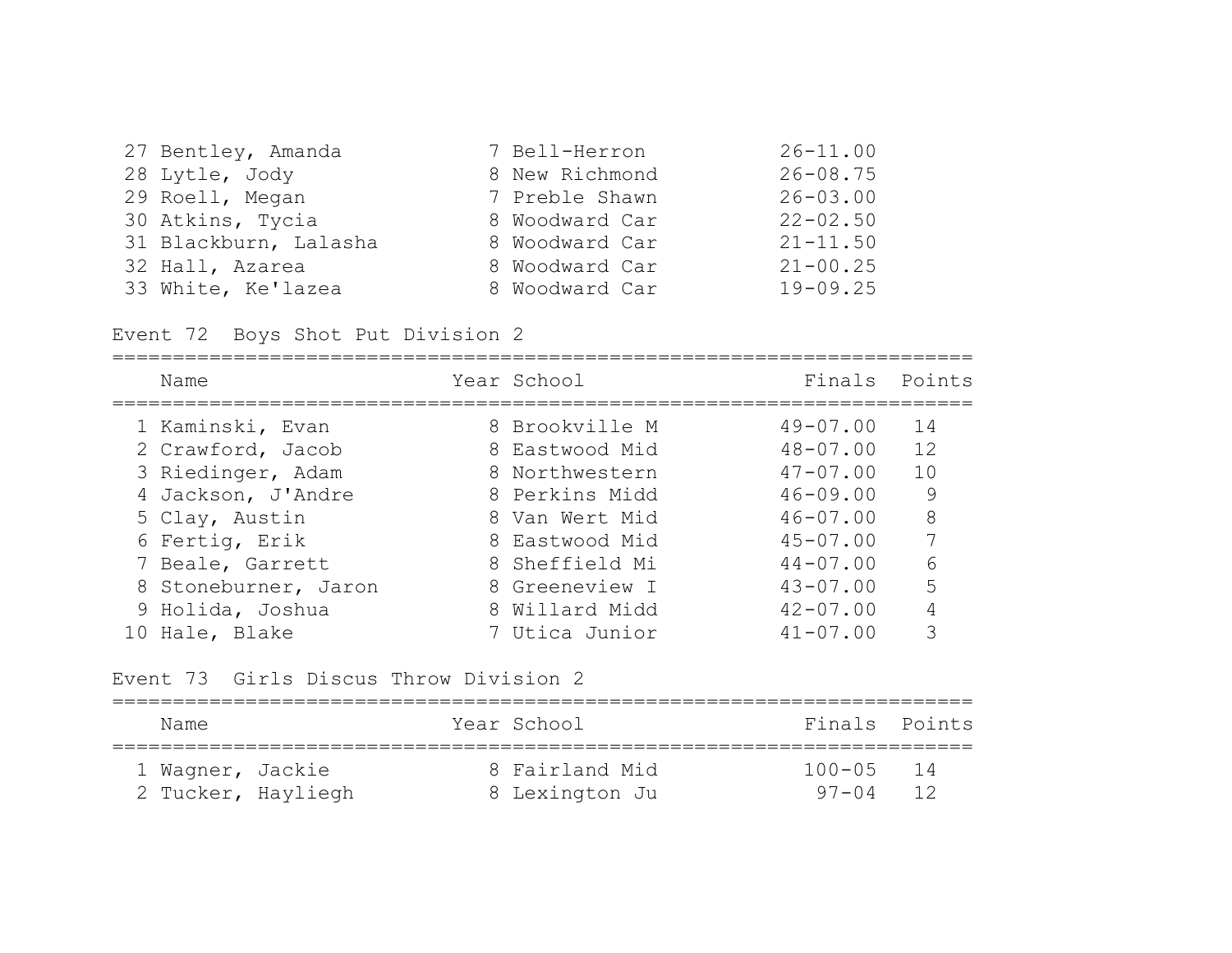| 3 Barr, Kaila         | 8 Waverly Nort | $95 - 08$  | 10 <sub>o</sub> |
|-----------------------|----------------|------------|-----------------|
| 4 Wigal, Jacelyn      | 8 Philo Junior | $93 - 03$  | 9               |
| 5 Boyd, Emma          | 8 Brookville M | $91 - 06$  | $8\,$           |
| 6 Marx, Caitlyn       | 8 Salem Junior | $82 - 10$  | 7               |
| 7 Legg, Hannah        | 8 New Lexingto | 82-06      | $6\,$           |
| 8 Bentley, Alivia     | 8 Bell-Herron  | $82 - 00$  | 5               |
| 9 Mowen, Becca        | 8 Eaton Middle | $80 - 04$  | 4               |
| 10 Smith, Camryn      | 8 Bloom-Carrol | $77 - 11$  | $\mathcal{S}$   |
| 11 Woomer, Julia      | 8 Beachwood Mi | $77 - 01$  | $\overline{2}$  |
| 12 Ettinger, Kaelin   | 8 La Muth Midd | $74 - 01$  | $\mathbf{1}$    |
| 13 Young, Sophia      | 7 Summit Count | $J74 - 01$ |                 |
| 14 Warner, Ashton     | 8 Indian Valle | $73 - 05$  |                 |
| 15 Clay, Kirsten      | 7 Van Wert Mid | $71 - 02$  |                 |
| 16 Bentley, Amanda    | 7 Bell-Herron  | $70 - 10$  |                 |
| 17 Racadio, Evie      | 8 St. Gertrude | $69 - 07$  |                 |
| 18 Lytle, Jody        | 8 New Richmond | $69 - 02$  |                 |
| 19 Alford, Tiffany    | 8 River View   | $68 - 02$  |                 |
| 20 Sinclair, Kasidee  | 8 Galion       | $65 - 08$  |                 |
| 21 Roell, Megan       | 7 Preble Shawn | $63 - 10$  |                 |
| 22 Stefan, Taylor     | 8 Keystone Mid | $63 - 06$  |                 |
| 23 Miller, Chloe      | 8 Liberty-Bent | $61 - 10$  |                 |
| 24 Binns, Shannon     | 8 Grand Valley | $60 - 06$  |                 |
| 25 Moser, Sandra      | 8 Jonathan Ald | $60 - 05$  |                 |
| 26 Harper, Ciera      | 7 Galion       | $58 - 10$  |                 |
| 27 Taylor, Gabrielle  | 8 Wickliffe Mi | $J58 - 10$ |                 |
| 28 Hopson, Kaila      | 7 Meadowdale L | $57 - 05$  |                 |
| 29 Bratchette, Kyleen | Meadowdale L   | $53 - 02$  |                 |
| 30 Aronhalt, Mallory  | 7 River View   | $52 - 06$  |                 |
| 31 Blackburn, Lalasha | 8 Woodward Car | $48 - 09$  |                 |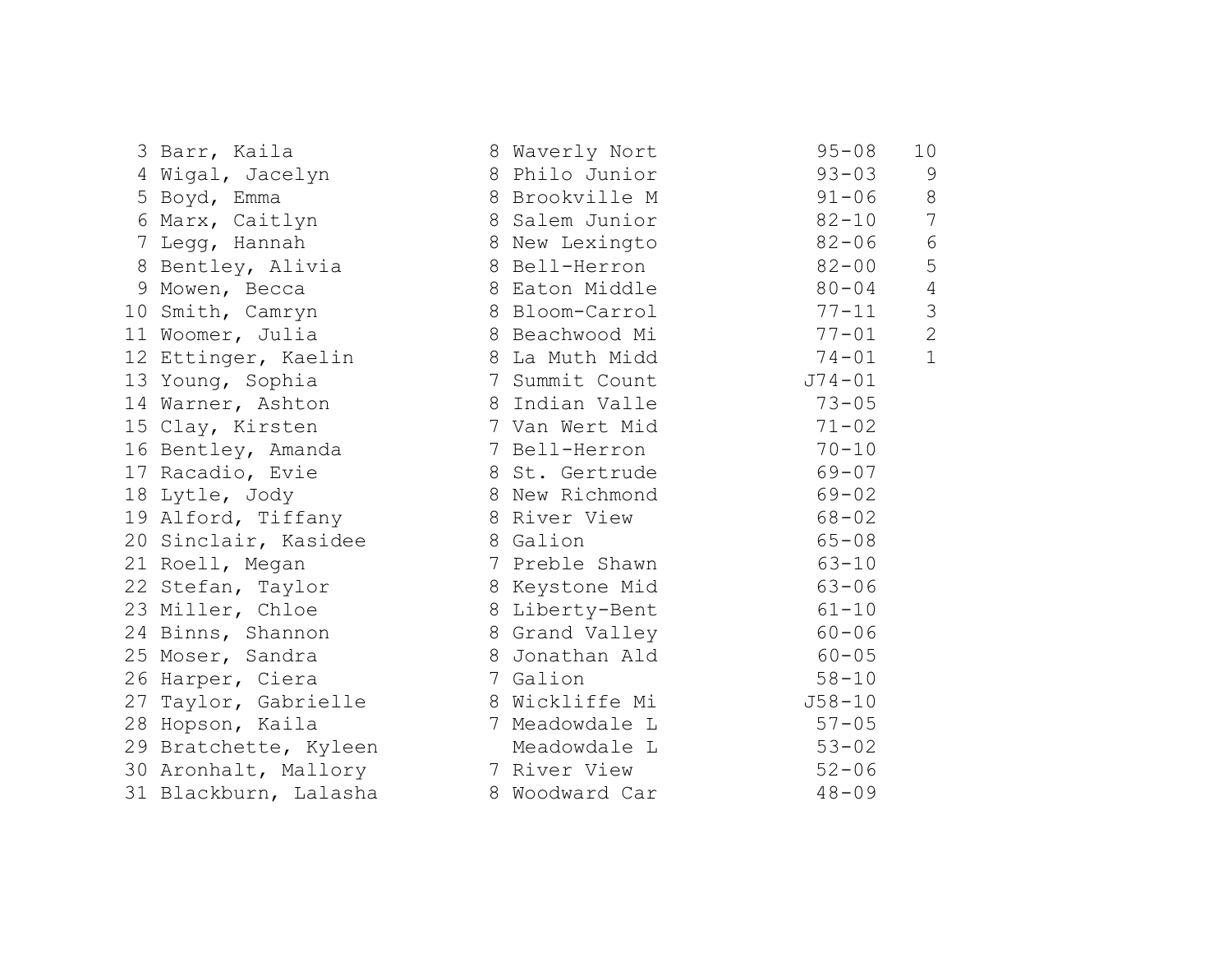# Event 74 Boys Discus Throw Division 2

| Name                  | Year School    | Finals Points |                |
|-----------------------|----------------|---------------|----------------|
| 1 Clay, Austin        | 8 Van Wert Mid | $161 - 00$    | 14             |
| 2 Hale, Blake         | 7 Utica Junior | $135 - 10$    | 12             |
| 3 Miles, Jace         | 8 Bell-Herron  | $135 - 09$    | 10             |
| 4 Crawford, Jacob     | 8 Eastwood Mid | $131 - 04$    | $\mathsf 9$    |
| 5 Fertig, Erik        | 8 Eastwood Mid | $129 - 04$    | $\,8\,$        |
| 6 Kaminski, Evan      | 8 Brookville M | $127 - 03$    | $\overline{7}$ |
| 7 Riedinger, Adam     | 8 Northwestern | $124 - 01$    | $\sqrt{6}$     |
| 8 Caldwell, Jerimyah  | 8 Chippewa Mid | $120 - 11$    | 5              |
| 9 Brown, Keegan       | 8 Bryan Middle | $120 - 05$    | $\sqrt{4}$     |
| 10 Brieck, Noah       | 8 United Junio | $118 - 11$    | 3              |
| 11 Hannon, Evan       | 8 Cambridge Mi | $118 - 04$    | $\overline{2}$ |
| 12 Weber, Eric        | 8 River Valley | $117 - 09$    | $\mathbf 1$    |
| 13 Monigold, Jacob    | 7 Salem        | $117 - 07$    |                |
| 14 Stoneburner, Jaron | 8 Greeneview I | $116 - 11$    |                |
| 15 Holida, Joshua     | 8 Willard Midd | $113 - 08$    |                |
| 16 Gast, Nolan        | 7 Perkins Midd | $108 - 07$    |                |
| 17 Skidmore, Jaden    | 8 Benjamin Log | $108 - 01$    |                |
| 18 Zirkle, John Mark  | 8 Perkins Midd | $107 - 00$    |                |
| 19 Taylor, Noah       | 7 St Gertrude' | $104 - 09$    |                |
| 20 Sullivan, Will     | 8 Immaculate C | $104 - 01$    |                |
| 21 Khan, Toby         | 8 New Richmond | $102 - 08$    |                |
| 22 Woodbridge, Brady  | 8 Zane Trace M | $101 - 07$    |                |
| 23 Beatty, Evan       | 7 River View   | $99 - 04$     |                |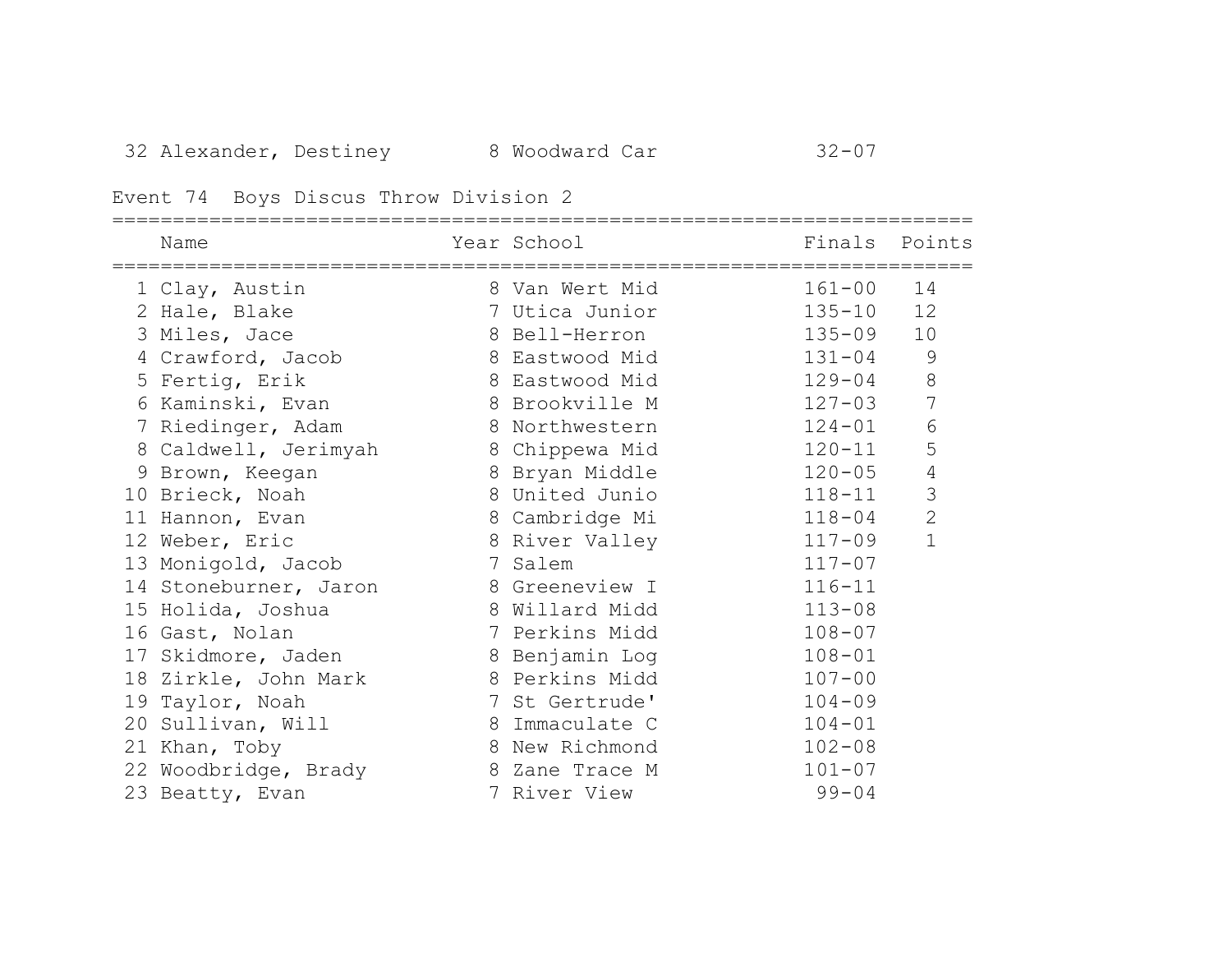| 24 Temple, Alex             | 7 Northwestern | $97 - 06$ |
|-----------------------------|----------------|-----------|
| 25 Wickham, Logan           | 7 Philo Junior | $97 - 00$ |
| 26 Butterbaugh, Curtis      | 8 Amanda Clear | $95 - 03$ |
| 27 Collins, Branson         | 8 Washington M | $95 - 00$ |
| 28 Mitterholzer, Anakin     | 8 Northwestern | $94 - 07$ |
| 29 Beale, Garrett           | 8 Sheffield Mi | $93 - 04$ |
| 30 Numbers, Isaac           | 7 Amanda Clear | $93 - 00$ |
| 31 Albertson, Cody          | 8 River View   | $91 - 03$ |
| 32 Lenz, Justin             | 8 Keystone Mid | $89 - 07$ |
| 33 Tresnan-reighard, Hunter | 7 Pike-Delta-Y | $88 - 06$ |
| 34 Kehl, Donnie             | 7 River View   | $83 - 10$ |
| 35 Mcclure, Ross            | 8 Amanda Clear | $83 - 09$ |
| 36 Brown, Dante             | 8 Woodward Car | $64 - 10$ |
| 37 Grear, Micah             | 7 Meadowdale L | $63 - 06$ |
| -- Holida, Joey             | 8 Willard Midd | FOUL      |

Women - Division 2 - Team Rankings - 17 Events Scored

| 1) Galion                | 92 | 2) Beachwood MS              | 62   |
|--------------------------|----|------------------------------|------|
| 3) New Richmond MS       | 51 | 4) Dayton Dunbar             | 47   |
| 5) Jonathan Alder JH     | 43 | 6) WOODWARD CAREER TECHNICAL | - 34 |
| 7) Meadowdale Lady Lions | 33 | 8) Greenon JH                | 29   |
| 9) River View            |    | 10) St. Gertrude             |      |

Men - Division 2 - Team Rankings - 17 Events Scored

===============================================================================